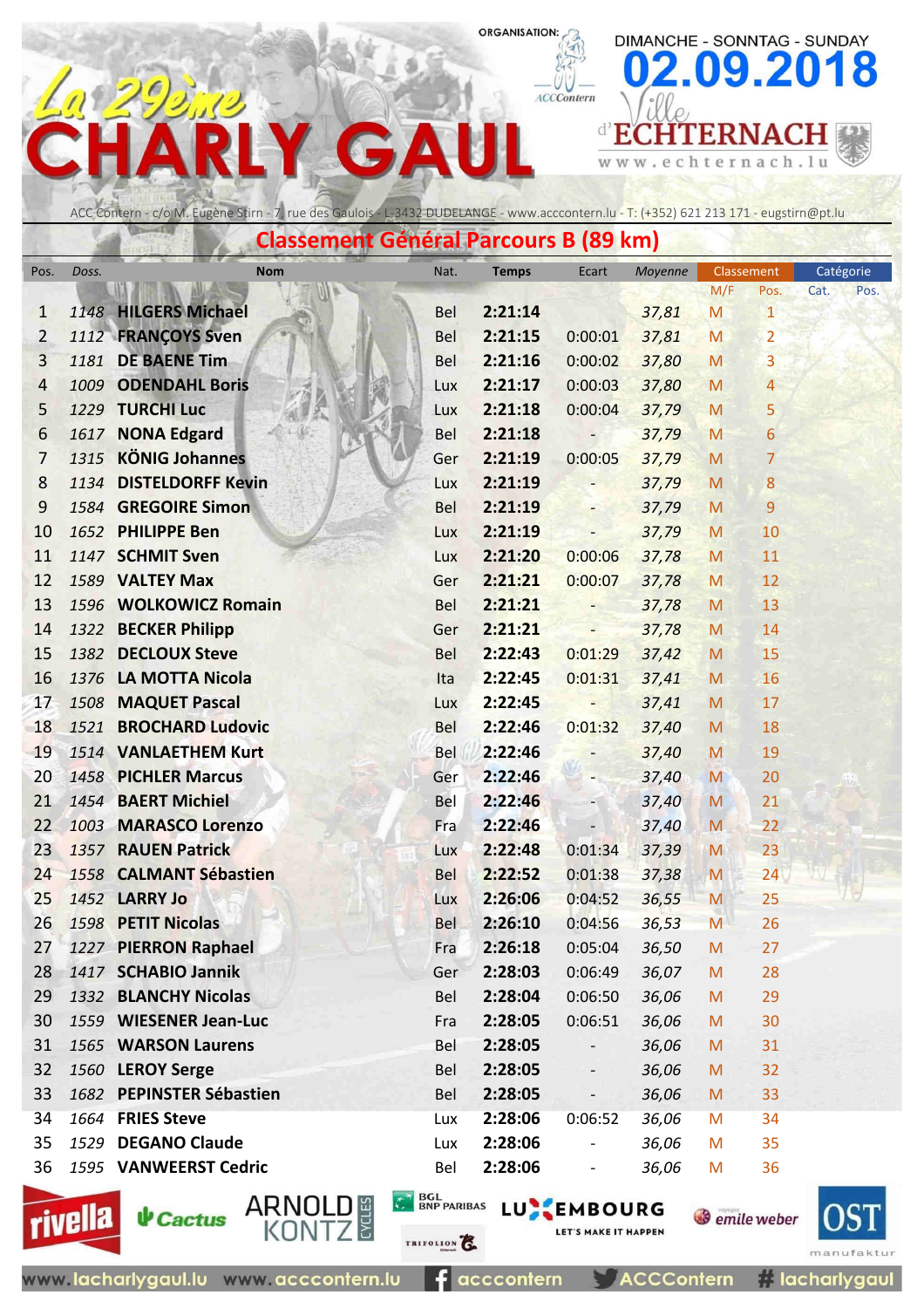ACCContern

 $\leq$  w  $\leq$  .

 $\mathbf{r}$ 

### ACC Contern - c/o M. Eugène Stirn - 7, rue des Gaulois - L-3432 DUDELANGE - www.acccontern.lu - T: (+352) 621 213 171 - eugstirn@pt.lu

 $\blacktriangle$ 

G

**PO DE CO** 

|      |       | Classement General Parcours B (89 km) |            |              |                          |         |                                                                                                            |            |           |      |
|------|-------|---------------------------------------|------------|--------------|--------------------------|---------|------------------------------------------------------------------------------------------------------------|------------|-----------|------|
| Pos. | Doss. | <b>Nom</b>                            | Nat.       | <b>Temps</b> | Ecart                    | Moyenne |                                                                                                            | Classement | Catégorie |      |
|      |       |                                       |            |              |                          |         | M/F                                                                                                        | Pos.       | Cat.      | Pos. |
| 37   |       | 1476 MARIEN Jim                       | <b>Bel</b> | 2:28:07      | 0:06:53                  | 36,05   | M                                                                                                          | 37         |           |      |
| 38   |       | 1307 HANSEN Guillaume                 | Lux        | 2:28:07      |                          | 36,05   | M                                                                                                          | 38         |           |      |
| 39   |       | 1367 BUSACCO Rocco                    | Ita        | 2:28:07      |                          | 36,05   | M                                                                                                          | 39         |           |      |
| 40   |       | 1606 VON DER LAHR Thomas              | Ger        | 2:28:07      |                          | 36,05   | M                                                                                                          | 40         |           |      |
| 41   |       | 1531 PRIEURE Piernick                 | Fra        | 2:28:07      | $\overline{\phantom{0}}$ | 36,05   | M                                                                                                          | 41         |           |      |
| 42   |       | 1516 BERTRAND Raphael                 | Bel        | 2:28:08      | 0:06:54                  | 36,05   | M                                                                                                          | 42         |           |      |
| 43   |       | 1339 GLIBERT Benoit                   | Bel        | 2:28:08      |                          | 36,05   | M                                                                                                          | 43         |           |      |
| 44   |       | 1156 GIETZEN Martin                   | Ger        | 2:28:08      |                          | 36,05   | M                                                                                                          | 44         |           |      |
| 45   |       | 1544 SCHOMMER Jens                    | Ger        | 2:28:08      |                          | 36,05   | M                                                                                                          | 45         |           |      |
| 46   |       | 1571 BUSCH Thorsten                   | Ger        | 2:28:08      |                          | 36,05   | M                                                                                                          | 46         |           |      |
| 47   |       | 1178 BARRON Alexandre                 | Ita        | 2:28:08      |                          | 36,05   | M                                                                                                          | 47         |           |      |
| 48   |       | 1348 BORMANN Pascal                   | Lux        | 2:28:09      | 0:06:55                  | 36,04   | M                                                                                                          | 48         |           |      |
| 49   |       | 1462 MICOLINO Manuel                  | Lux        | 2:28:09      |                          | 36,04   | M                                                                                                          | 49         |           |      |
| 50   |       | 1653 POIDLINS Didier                  | Bel        | 2:28:09      |                          | 36,04   | M                                                                                                          | 50         |           |      |
| 51   |       | 1539 VETTER Sebastian                 | Ger        | 2:28:10      | 0:06:56                  | 36,04   | M                                                                                                          | 51         |           |      |
| 52   |       | 1337 BRUCK Benoit                     | Fra        | 2:28:10      |                          | 36,04   | M                                                                                                          | 52         |           |      |
| 53   |       | 1527 VAN DEN EIJNDE Daniel            | Bel        | 2:28:11      | 0:06:57                  | 36,04   | M                                                                                                          | 53         |           |      |
| 54   |       | 1615 ALVAREZ Manuel                   | Spa        | 2:28:11      |                          | 36,04   | M                                                                                                          | 54         |           |      |
| 55   |       | 1365 VELTEN Matthias                  | Ger        | 2:28:11      |                          | 36,04   | M                                                                                                          | 55         |           |      |
| 56   |       | 1585 DELZANDRE Julien                 | Bel        | 2:28:12      | 0:06:58                  | 36,03   | M                                                                                                          | 56         |           |      |
| 57   |       | 1594 LAMBERT Xavier                   | Bel        | 2:28:12      |                          | 36,03   | M                                                                                                          | 57         |           |      |
| 58   |       | 1002 MEZZAPESA Enzo                   | Lux        | 2:28:12      |                          | 36,03   | M                                                                                                          | 58         |           |      |
| 59   |       | 1080 LUIS Nelson                      | Lux        | 2:28:13      | 0:06:59                  | 36,03   | M                                                                                                          | 59         |           |      |
| 60   |       | 1355 CARNEVALI Jean-Albert            | Bel        | 2:28:13      |                          | 36,03   | M                                                                                                          | 60         |           |      |
| 61   |       | 1212 GLODEN Jeff                      | Lux        | 2:28:13      |                          | 36,03   | M                                                                                                          | 61         |           |      |
| 62   |       | 1686 SIGURJONSSON Marino              | Ice        | 2:28:13      | -10                      | 36,03   | M                                                                                                          | 62         |           |      |
| 63   |       | 1515 BRABANT Gautien                  | Bel        | 2:28:14      | 0:07:00                  | 36,02   | M                                                                                                          | 63         |           |      |
| 64   |       | 1623 RICHTER Peter                    | Ger        | 2:28:14      | $\sim 100$               | 36,02   | $\mathsf{M}% _{T}=\mathsf{M}_{T}\!\left( a,b\right) ,\ \mathsf{M}_{T}=\mathsf{M}_{T}\!\left( a,b\right) ,$ | 64         |           |      |
| 65   |       | 1605 VON DER LAHR Tobias              | Ger        | 2:29:46      | 0:08:32                  | 35,66   | M                                                                                                          | 65         |           |      |
| 66   |       | 1371 FONCIN Nicolas                   | Fra        | 2:33:54      | 0:12:40                  | 34,70   | M                                                                                                          | 66         |           |      |
| 67   |       | 1025 MANGERS Dan                      | Lux        | 2:33:55      | 0:12:41                  | 34,69   | M                                                                                                          | 67         |           |      |
| 68   |       | 1023 PEYSKENS Gert                    | Bel        | 2:34:16      | 0:13:02                  | 34,62   | M                                                                                                          | 68         |           |      |
| 69   |       | 1563 NIESTREN Marco                   | Ger        | 2:34:16      | $\overline{\phantom{a}}$ | 34,62   | M                                                                                                          | 69         |           |      |
| 70   |       | 1207 VAN KORVEN Jens                  | Net        | 2:34:17      | 0:13:03                  | 34,61   | M                                                                                                          | 70         |           |      |
| 71   |       | 1610 HEINTZ Christoph                 | Ger        | 2:34:18      | 0:13:04                  | 34,61   | M                                                                                                          | 71         |           |      |
| 72   |       | 1071 FRANTZ Christian                 | Lux        | 2:34:19      | 0:13:05                  | 34,60   | M                                                                                                          | 72         |           |      |





TRIFOLION<sup>2</sup>

**C BOL BNP PARIBAS LU EMBOURG** LET'S MAKE IT HAPPEN

**ACCContern** 



DIMANCHE - SONNTAG - SUNDAY

echternach.lu

**d'ECHTERNACH** 

09.2018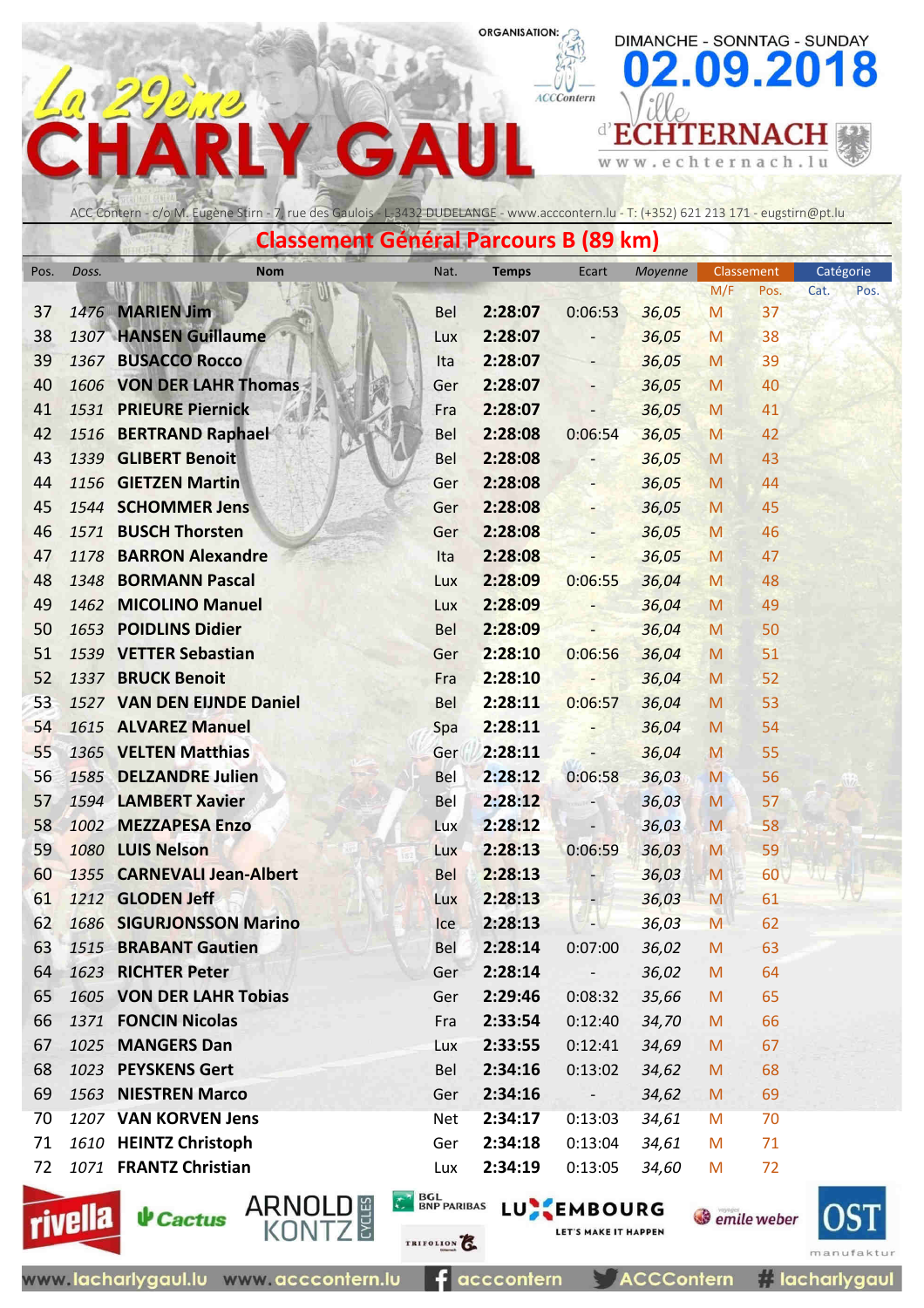ACCContern

 $\leq$  w  $\leq$  .

e

DIMANCHE - SONNTAG - SUNDAY

chternach.lu

**d'ECHTERNACH** 

09.2018



 $\blacktriangle$ 

G

|          | <b>Classement Général Parcours B (89 km)</b> |                                        |                                          |                    |                          |                |        |                            |              |  |  |  |  |
|----------|----------------------------------------------|----------------------------------------|------------------------------------------|--------------------|--------------------------|----------------|--------|----------------------------|--------------|--|--|--|--|
| Pos.     | Doss.                                        | <b>Nom</b>                             | Nat.                                     | <b>Temps</b>       | Ecart                    | Moyenne        |        | Classement                 | Catégorie    |  |  |  |  |
|          |                                              |                                        |                                          |                    |                          |                | M/F    | Pos.                       | Cat.<br>Pos. |  |  |  |  |
| 73       |                                              | 1395 FABRY Michel                      | <b>Bel</b>                               | 2:35:28            | 0:14:14                  | 34,35          | M      | 73                         |              |  |  |  |  |
| 74       |                                              | 1503 WOLFLARIUS Michael                | <b>Net</b>                               | 2:35:29            | 0:14:15                  | 34,34          | M      | 74                         |              |  |  |  |  |
| 75       |                                              | 1256 CANER Hakan                       | Tur                                      | 2:35:50            | 0:14:36                  | 34,27          | M      | 75                         |              |  |  |  |  |
| 76       |                                              | 1039 SEVERYNS Stijn                    | <b>Bel</b>                               | 2:35:50            | -                        | 34,27          | M      | 76                         |              |  |  |  |  |
| 77       |                                              | 1292 MULOT Olivier                     | Fra                                      | 2:35:51            | 0:14:37                  | 34,26          | M      | 77                         |              |  |  |  |  |
| 78       | 1281                                         | <b>HALSTENBACH Florian</b>             | Lux                                      | 2:35:51            |                          | 34,26          | M      | 78                         |              |  |  |  |  |
| 79       |                                              | 1358 MARGUE Frederic                   | Lux                                      | 2:35:51            |                          | 34,26          | M      | 79                         |              |  |  |  |  |
| 80       |                                              | 1640 KEYEUX Nicolas                    | Bel                                      | 2:35:52            | 0:14:38                  | 34,26          | M      | 80                         |              |  |  |  |  |
| 81       |                                              | 1601 BARRAUD Baptiste                  | Fra                                      | 2:35:52            |                          | 34,26          | M      | 81                         |              |  |  |  |  |
| 82       |                                              | 1624 PEREIRA COSTA Filipe              | Ger                                      | 2:35:53            | 0:14:39                  | 34,26          | M      | 82                         |              |  |  |  |  |
| 83       |                                              | 1603 CECCANO Cedric<br>1351 RAACH Jeff | Bel                                      | 2:35:53            |                          | 34,26          | M      | 83                         |              |  |  |  |  |
| 84       |                                              | 1247 CLEMENT Julien                    | Lux                                      | 2:35:53<br>2:35:53 | Ξ,                       | 34,26          | M      | 84                         |              |  |  |  |  |
| 85<br>86 |                                              | 1580 WEICHERDING Jens                  | Fra                                      | 2:35:53            | ÷,                       | 34,26          | M      | 85<br>86                   |              |  |  |  |  |
| 87       |                                              | 1184 DAVI Franck                       | Ger<br>Bel                               | 2:35:53            |                          | 34,26          | M<br>M | 87                         |              |  |  |  |  |
| 88       |                                              | 1556 BURETIER Bruno                    | <b>Bel</b>                               | 2:35:53            |                          | 34,26          | M      | 88                         |              |  |  |  |  |
| 89       |                                              | 1547 LACHAIZE Emmanuel                 | Fra                                      | 2:35:54            | 0:14:40                  | 34,26          |        | 89                         |              |  |  |  |  |
| 90       |                                              | 1022 PEYSKENS Jeroen                   | Bel                                      | 2:35:54            |                          | 34,25<br>34,25 | M<br>M | 90                         |              |  |  |  |  |
| 91       |                                              | 1032 SCHILTZ Gilbert                   | Lux                                      | 2:35:54            |                          | 34,25          | M      | 91                         |              |  |  |  |  |
| 92       |                                              | 1370 SCHAEFFLER Guillaume              | Fra                                      | 2:35:55            | 0:14:41                  | 34,25          | M      | 92                         |              |  |  |  |  |
| 93       |                                              | 1369 MULLER Cyriane                    | Fra                                      | 2:35:55            |                          | 34,25          | W      | 1                          |              |  |  |  |  |
| 94       |                                              | 1302 KEISER Felix                      | Lux                                      | 2:35:55            |                          | 34,25          | M      | 93                         |              |  |  |  |  |
| 95       |                                              | 1574 HANSEN Steve                      | Lux                                      | 2:35:57            | 0:14:43                  | 34,24          | M      | 94                         |              |  |  |  |  |
| 96       |                                              | 1572 ARTINGER Helmut                   | Aus                                      | 2:35:58            | 0:14:44                  | 34,24          | M      | 95                         |              |  |  |  |  |
| 97       |                                              | 1557 GERARD Thibaut                    | Fra                                      | 2:36:03            | 0:14:49                  | 34,22          | M      | 96                         |              |  |  |  |  |
| 98       |                                              | 1490 FLIES Paul                        | <b>Lux</b>                               | 2:36:05            | $0:14:51$ $34,21$        |                | M      | 97                         |              |  |  |  |  |
| 99       |                                              | 1066 KOCH Yves                         | Lux                                      | 2:36:05            | $\qquad \qquad -$        | 34,21          | M      | 98                         |              |  |  |  |  |
|          |                                              | 100 1236 ERNZEN Jean-Pierre            | Lux                                      | 2:36:06            | 0:14:52                  | 34,21          | M      | 99                         |              |  |  |  |  |
|          |                                              | 101 1469 WILMES Marcus                 | Ger                                      | 2:39:01            | 0:17:47                  | 33,58          | M      | 100                        |              |  |  |  |  |
|          |                                              | 102 1374 FONCIN David                  | Fra                                      | 2:39:41            | 0:18:27                  | 33,44          | M      | 101                        |              |  |  |  |  |
|          |                                              | 103 1188 MICUCCI Graziano              | Lux                                      | 2:41:04            | 0:19:50                  | 33,15          | M      | 102                        |              |  |  |  |  |
|          |                                              | 104 1262 GRANDEURY Manuel              | Fra                                      | 2:41:04            | $\overline{\phantom{a}}$ | 33,15          | M      | 103                        |              |  |  |  |  |
|          |                                              | 105 1121 SCHENER Antoine               | <b>Bel</b>                               | 2:41:04            | -                        | 33,15          | M      | 104                        |              |  |  |  |  |
|          |                                              | 106 1670 VITOUR Thierry                | Bel                                      | 2:41:51            | 0:20:37                  | 32,99          | M      | 105                        |              |  |  |  |  |
|          |                                              | 107 1684 GEELEN Eric                   | Bel                                      | 2:41:51            | $\overline{\phantom{a}}$ | 32,99          | M      | 106                        |              |  |  |  |  |
|          |                                              | 108 1549 SCHODEN Jochen                | Ger                                      | 2:41:52            | 0:20:38                  | 32,99          | M      | 107                        |              |  |  |  |  |
|          |                                              |                                        |                                          |                    |                          |                |        |                            |              |  |  |  |  |
|          |                                              | ARNOL<br>$riu$ ella $\n  k$ Cactus     | <b>C</b> <sup>2</sup> BGL<br>BNP PARIBAS |                    | LUXEMBOURG               |                |        | <b><i>Semile</i></b> weber |              |  |  |  |  |





www.lacharlygaul.lu www.acccontern.lu

TRIFOLION<sup>2</sup>

E 3

**S** emile weber LET'S MAKE IT HAPPEN



acccontern **ACCContern**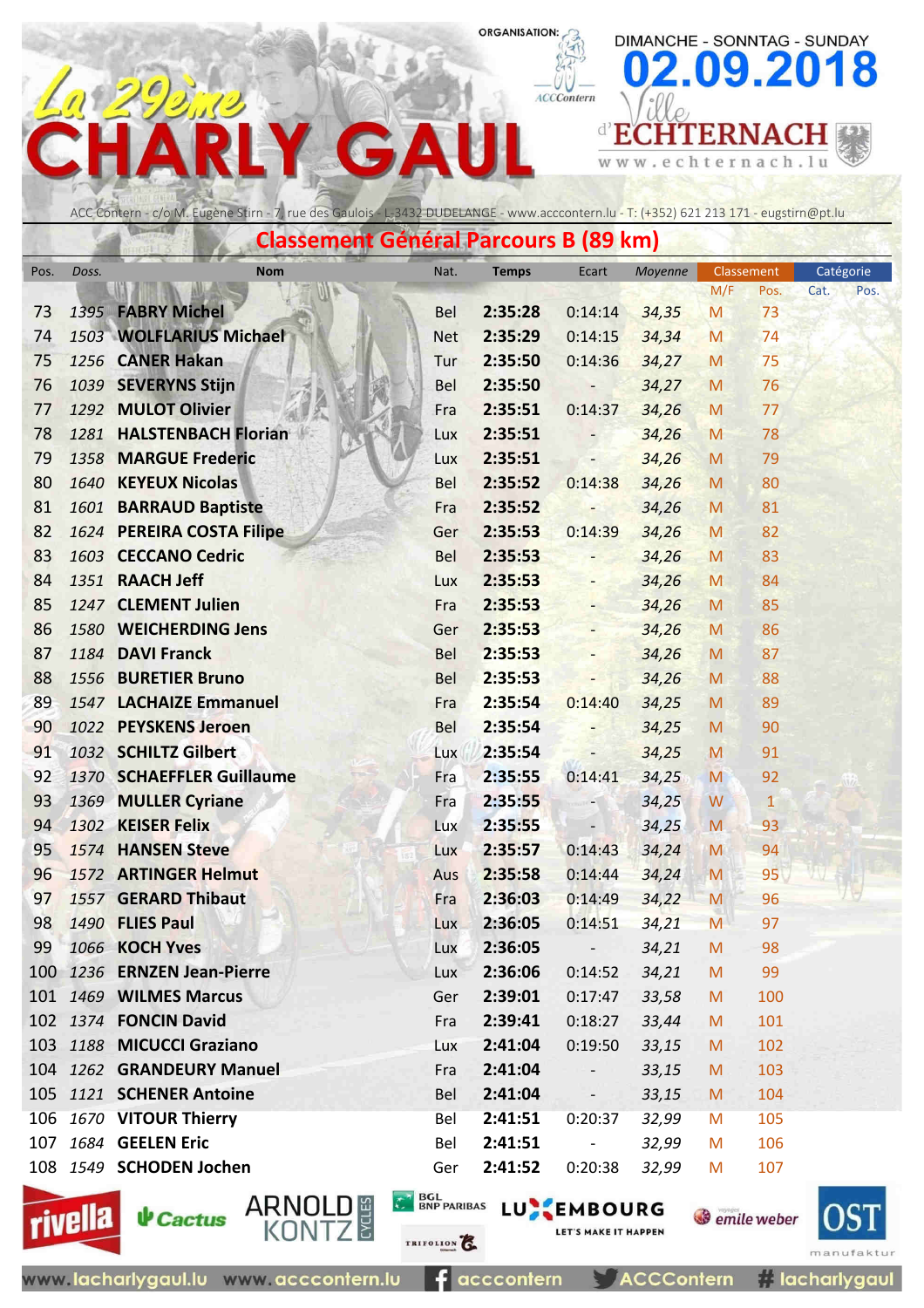ACCContern

w w w .

e

DIMANCHE - SONNTAG - SUNDAY

chternach.lu

**d'ECHTERNACH** 

09.2018

ACC Contern - c/o M. Eugène Stirn - 7, rue des Gaulois - L-3432 DUDELANGE - www.acccontern.lu - T: (+352) 621 213 171 - eugstirn@pt.lu

 $\mathbf{\Lambda}$ 

C

|      | <b>Classement Général Parcours B (89 km)</b><br>Catégorie<br>Classement |                                     |            |                     |                          |         |     |      |      |      |  |  |  |
|------|-------------------------------------------------------------------------|-------------------------------------|------------|---------------------|--------------------------|---------|-----|------|------|------|--|--|--|
| Pos. | Doss.                                                                   | <b>Nom</b>                          | Nat.       | <b>Temps</b>        | Ecart                    | Moyenne |     |      |      |      |  |  |  |
|      |                                                                         |                                     |            |                     |                          |         | M/F | Pos. | Cat. | Pos. |  |  |  |
|      |                                                                         | 109 1319 ANTOSZAK Eugen             | Pol        | 2:41:52             | $\overline{\phantom{a}}$ | 32,99   | M   | 108  |      |      |  |  |  |
|      |                                                                         | 110 1552 MALENBREAUX Frederic       | Bel        | 2:41:53             | 0:20:39                  | 32,99   | M   | 109  |      |      |  |  |  |
|      |                                                                         | 111 1096 CIACCIA Giovanni           | Lux        | 2:41:53             |                          | 32,99   | M   | 110  |      |      |  |  |  |
|      |                                                                         | 112 1345 LAMBOTTE Jean-Paul         | <b>Bel</b> | 2:41:53             | $\overline{a}$           | 32,99   | M   | 111  |      |      |  |  |  |
|      |                                                                         | 113 1106 DIVOY Yves                 | Bel        | 2:41:54             | 0:20:40                  | 32,98   | M   | 112  |      |      |  |  |  |
|      |                                                                         | 114 1328 MAYERES Jean-Claude        | Fra        | 2:41:55             | 0:20:41                  | 32,98   | M   | 113  |      |      |  |  |  |
|      |                                                                         | 115 1327 SCHULTE KELLINGHAUS Thomas | Ger        | 2:41:56             | 0:20:42                  | 32,98   | M   | 114  |      |      |  |  |  |
|      |                                                                         | 116 1004 BRESER Pol                 | <b>Lux</b> | 2:41:56             | <b>SALE</b><br>m         | 32,98   | M   | 115  |      |      |  |  |  |
|      |                                                                         | 117 1548 CHRISTOPHIS Julien         | Fra        | 2:41:57             | 0:20:43                  | 32,97   | M   | 116  |      |      |  |  |  |
|      |                                                                         | 118 1445 REGENER Rolf               | Ger        | 2:41:57             | $\overline{\phantom{0}}$ | 32,97   | M   | 117  |      |      |  |  |  |
|      |                                                                         | 119 1663 PREMOZE Damjan             | Slo        | 2:41:57             |                          | 32,97   | M   | 118  |      |      |  |  |  |
|      |                                                                         | 120 1532 RODINGER Ralf              | Ger        | 2:41:57             | $\overline{\phantom{a}}$ | 32,97   | M   | 119  |      |      |  |  |  |
|      |                                                                         | 121 1625 FRIEDRICH Olaf             | Ger        | 2:41:58             | $0:20:44$ 32,97          |         | M   | 120  |      |      |  |  |  |
|      |                                                                         | 122 1240 COLJON Dylan               | Bel        | 2:41:59             | 0:20:45                  | 32,97   | M   | 121  |      |      |  |  |  |
|      |                                                                         | 123 1269 KAES Francois              | Lux        | 2:41:59             | -                        | 32,97   | M   | 122  |      |      |  |  |  |
|      |                                                                         | 124 1221 CORRIETTE Dimitri          | Fra        | 2:41:59             | Ξ                        | 32,97   | M   | 123  |      |      |  |  |  |
|      |                                                                         | 125 1520 GLAHN Steffen              | Ger        | 2:42:00             | 0:20:46                  | 32,96   | M   | 124  |      |      |  |  |  |
|      |                                                                         | 126 1273 ANTHONIS Steven            | Bel        | 2:42:00             | $\overline{\phantom{a}}$ | 32,96   | M   | 125  |      |      |  |  |  |
|      |                                                                         | 127 1612 CLEMEN Daniel              | Lux        | 2:42:01             | 0:20:47                  | 32,96   | M   | 126  |      |      |  |  |  |
|      |                                                                         | 128 1127 STEIN Tom                  | Lux        | 2:42:01             | н,                       | 32,96   | M   | 127  |      |      |  |  |  |
|      |                                                                         | 129 1586 BITTNER Michael            | Ger        | 2:42:02             | 0:20:48                  | 32,96   | M   | 128  |      |      |  |  |  |
|      |                                                                         | 130 1673 NUYRS Stefan               | Bel        | 2:42:03             | 0:20:49                  | 32,95   | M   | 129  |      |      |  |  |  |
|      |                                                                         | 131 1389 CLERC Olivier              | Fra        | 2:42:09             | 0:20:55                  | 32,93   | M   | 130  |      |      |  |  |  |
|      |                                                                         | 132 1202 DONNE Simon                | Uni        | 2:43:28             | $0:22:14$ 32,67          |         | M   | 131  |      |      |  |  |  |
|      |                                                                         | 133 1097 GUILLON Lucas              | Fra        | 2:43:28             | ÷.                       | 32,67   | M   | 132  |      |      |  |  |  |
|      |                                                                         | 134 1028 SCHON Patrick              | Lux        | $2:43:29$ $0:22:15$ |                          | 32,66   | M   | 133  |      |      |  |  |  |
|      |                                                                         | 135 1604 CHARIER François           | Bel        | 2:43:29             | $\overline{\phantom{a}}$ | 32,66   | M   | 134  |      |      |  |  |  |
|      |                                                                         | 136 1523 EVEN Alain                 | Lux        | 2:43:30             | 0:22:16                  | 32,66   | M   | 135  |      |      |  |  |  |
| 137  |                                                                         | 1482 WEBER Gregory                  | Lux        | 2:43:30             | $\overline{\phantom{a}}$ | 32,66   | M   | 136  |      |      |  |  |  |
|      |                                                                         | 138 1651 GRIMLER Cyrille            | Fra        | 2:43:31             | 0:22:17                  | 32,66   | M   | 137  |      |      |  |  |  |
|      |                                                                         | 139 1568 ALVES COSTA José Manuel    | Por        | 2:43:31             |                          | 32,66   | M   | 138  |      |      |  |  |  |
|      |                                                                         | 140 1090 LENAERTS Pieter            | Bel        | 2:43:32             | 0:22:18                  | 32,65   | M   | 139  |      |      |  |  |  |
|      |                                                                         | 141 1137 SCHUTZ Benjamin            | Fra        | 2:43:32             |                          | 32,65   | M   | 140  |      |      |  |  |  |
|      |                                                                         | 142 1254 LE BARS Antoine            | Fra        | 2:43:32             |                          | 32,65   | M   | 141  |      |      |  |  |  |
|      |                                                                         | 143 1392 VICENTE Gabriel            | Lux        | 2:43:32             | $\overline{\phantom{0}}$ | 32,65   | M   | 142  |      |      |  |  |  |
|      |                                                                         | 144 1566 VANWIJK David              | Bel        | 2:44:49             | 0:23:35                  | 32,40   | M   | 143  |      |      |  |  |  |
|      |                                                                         |                                     |            |                     |                          |         |     |      |      |      |  |  |  |





www.lacharlygaul.lu www.acccontern.lu

acccontern

TRIFOLION<sup>2</sup>

E 3

**C BOL BNP PARIBAS LU EMBOURG S** emile weber LET'S MAKE IT HAPPEN



**ACCContern** 

*i* lacharlygaul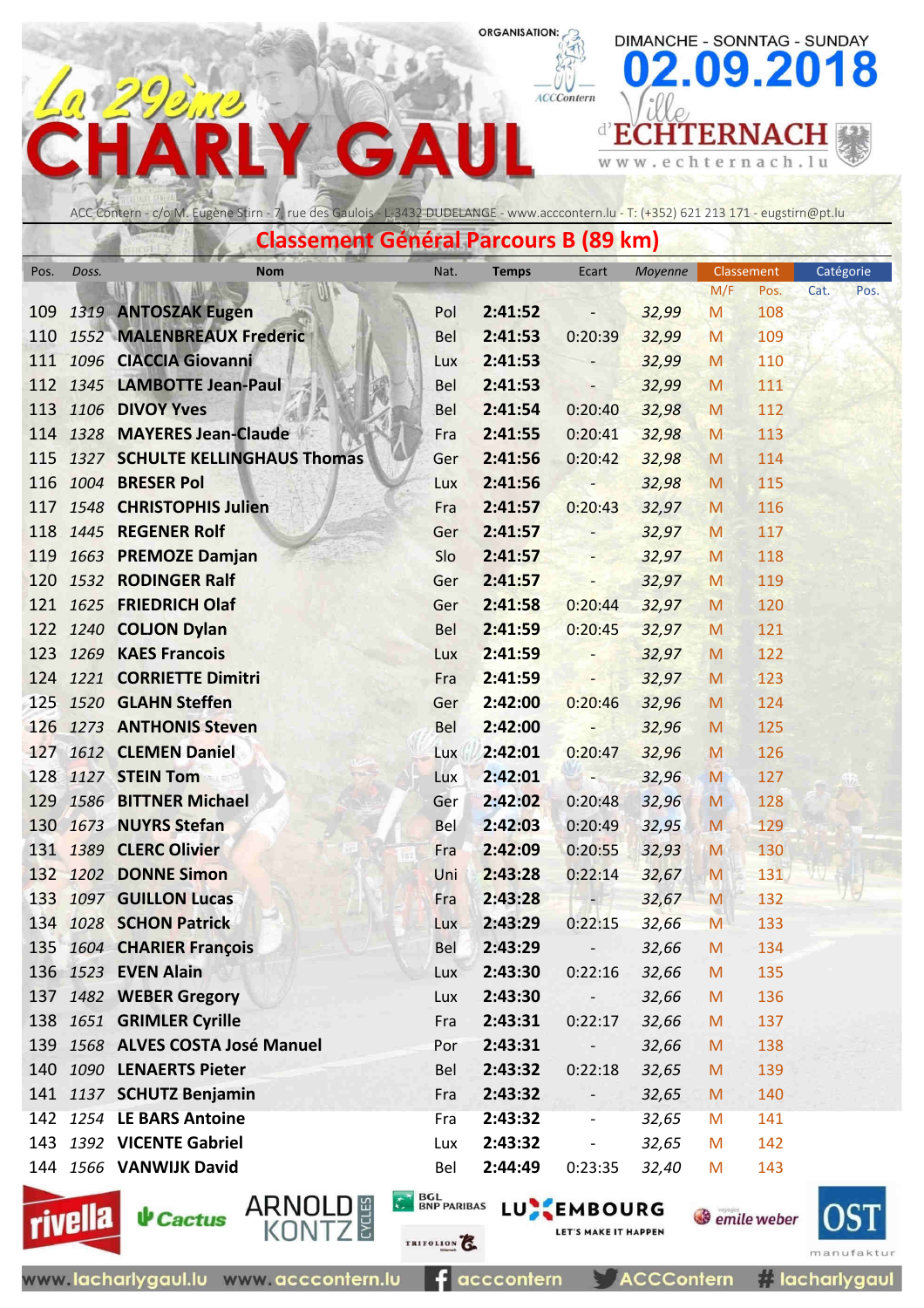ACCContern

 $\leq$  w  $\leq$  .

 $n$  (co.  $l$ )

e

DIMANCHE - SONNTAG - SUNDAY

chternach.lu

**d'ECHTERNACH** 

09.2018

#### ACC Contern - c/o M. Eugène Stirn - 7, rue des Gaulois - L-3432 DUDELANGE - www.acccontern.lu - T: (+352) 621 213 171 - eugstirn@pt.lu

 $\blacktriangle$ 

 $\sim$   $\sim$   $\sim$   $\sim$   $\sim$   $\sim$   $\sim$ 

G

**SATO** 

|      |       | Classement General Parcours D (69 Km) |            |              |                          |         |     |                |      |           |
|------|-------|---------------------------------------|------------|--------------|--------------------------|---------|-----|----------------|------|-----------|
| Pos. | Doss. | <b>Nom</b>                            | Nat.       | <b>Temps</b> | Ecart                    | Moyenne |     | Classement     |      | Catégorie |
|      |       |                                       |            |              |                          |         | M/F | Pos.           | Cat. | Pos.      |
|      |       | 145 1526 ZAVA Allison                 | <b>Bel</b> | 2:45:42      | 0:24:28                  | 32,23   | W   | $\overline{2}$ |      |           |
|      |       | 146 1326 KARL David                   | Ger        | 2:45:43      | 0:24:29                  | 32,22   | M   | 144            |      |           |
|      |       | 147 1111 SCHLECK Fränk                | Lux        | 2:45:43      |                          | 32,22   | M   | 145            |      |           |
|      |       | 148 1340 HARTMANN Carlo               | Lux        | 2:45:43      | $\overline{\phantom{0}}$ | 32,22   | M   | 146            |      |           |
|      |       | 149 1253 BODART Michael               | <b>Bel</b> | 2:45:45      | 0:24:31                  | 32,22   | M   | 147            |      |           |
| 150  |       | 1590 WILLIAUME Jean-Francois          | Bel        | 2:45:45      |                          | 32,22   | M   | 148            |      |           |
|      |       | 151 1077 JORISSEN Benny               | Bel        | 2:45:45      | $\overline{\phantom{a}}$ | 32,22   | M   | 149            |      |           |
|      |       | 152 1505 DULIEN Nicolas               | <b>Bel</b> | 2:45:46      | 0:24:32                  | 32,21   | M   | 150            |      |           |
| 153  |       | 1062 SCHWAGER Mara                    | Ger        | 2:45:46      | ÷                        | 32,21   | W   | $\overline{3}$ |      |           |
|      |       | 154 1486 BIRK Rüdiger                 | Ger        | 2:45:47      | 0:24:33                  | 32,21   | M   | 151            |      |           |
|      |       | 155 1216 BARTHELEMY Gilles            | Bel        | 2:45:47      | н.,                      | 32,21   | M   | 152            |      |           |
|      |       | 156 1408 KERFS Frederik               | <b>Bel</b> | 2:45:47      | $\overline{\phantom{0}}$ | 32,21   | M   | 153            |      |           |
|      |       | 157 1313 SCHROEN Peter                | <b>Net</b> | 2:45:47      | Ξ.                       | 32,21   | M   | 154            |      |           |
|      |       | 158 1509 GARCIA Juan                  | Lux        | 2:45:47      | $\overline{\phantom{a}}$ | 32,21   | M   | 155            |      |           |
|      |       | 159 1407 ERHARDT Patrick              | <b>Bel</b> | 2:45:48      | 0:24:34                  | 32,21   | M   | 156            |      |           |
|      |       | 160 1043 FRETZ Marc                   | Lux        | 2:45:48      |                          | 32,21   | M   | 157            |      |           |
|      |       | 161 1621 SIMON Lothar                 | Ger        | 2:45:49      | 0:24:35                  | 32,20   | M   | 158            |      |           |
|      |       | 162 1393 VALERI IRIBARREN Pablo       | Spa        | 2:45:49      | $\overline{\phantom{a}}$ | 32,20   | M   | 159            |      |           |
|      |       | 163 1128 FREY Constantin              | Ger        | 2:45:50      | 0:24:36                  | 32,20   | M   | 160            |      |           |
|      |       | 164 1295 LARUCCIA Emiliano            | Ita        | 2:45:51      | 0:24:37                  | 32,20   | M   | 161            |      |           |
|      |       | 165 1634 BERGLUND Rolf                | Swe        | 2:45:55      | 0:24:41                  | 32,18   | M   | 162            |      |           |
|      |       | 166 1507 NYSSEN Francis               | Bel        | 2:48:41      | 0:27:27                  | 31,66   | M   | 163            |      |           |
|      |       | 167 1564 KEES Thomas                  | Ger        | 2:49:11      | 0:27:57                  | 31,56   | M   | 164            |      |           |
|      |       | 168 1377 SEITER Christian             | Ger        | 2:49:46      | 0:28:32                  | 31,45   | M   | 165            |      |           |
|      |       | 169 1648 HULSHOF Daan                 | <b>Net</b> | 2:49:47      | 0:28:33                  | 31,45   | M   | 166            |      |           |
|      |       | 170 1575 SCHEER Pascal                | Lux        | 2:49:47      | -17                      | 31,45   | M   | 167            |      |           |
|      |       | 171 1014 DARTEVELLE Vincent           | Bel        | 2:49:53      | 0:28:39                  | 31,43   | M   | 168            |      |           |
|      |       | 172 1114 VINCIOTTI Emmanuel           | <b>Lux</b> | 2:49:53      | $\overline{\phantom{a}}$ | 31,43   | M   | 169            |      |           |
|      |       | 173 1647 HONDEBRINK Koen              | <b>Net</b> | 2:49:53      | $\overline{\phantom{0}}$ | 31,43   | M   | 170            |      |           |
|      |       | 174 1633 GREIS Philippe               | Lux        | 2:49:54      | 0:28:40                  | 31,43   | M   | 171            |      |           |
|      |       | 175 1072 LEJOLY Jacqueline            | Bel        | 2:49:54      | $\qquad \qquad -$        | 31,43   | W   | $\overline{4}$ |      |           |
|      |       | 176 1285 GOERGEN Melvin               | Lux        | 2:49:55      | 0:28:41                  | 31,43   | M   | 172            |      |           |
| 177  |       | 1289 RONCK Dan                        | Lux        | 2:49:56      | 0:28:42                  | 31,42   | M   | 173            |      |           |
|      |       | 178 1179 WEYRICH Alain                | Lux        | 2:49:56      |                          | 31,42   | M   | 174            |      |           |
|      |       | 179 1329 FETTES Josef                 | Ger        | 2:49:56      |                          | 31,42   | M   | 175            |      |           |
|      |       | 180 1180 ALBISTON David               | Uni        | 2:49:56      | $\overline{\phantom{a}}$ | 31,42   | M   | 176            |      |           |





**↓** Cactus

ARNOLD #<br>KONTZ

TRIFOLION<sup>2</sup>

**C BOL BNP PARIBAS LU EMBOURG** 

**ACCContern** 

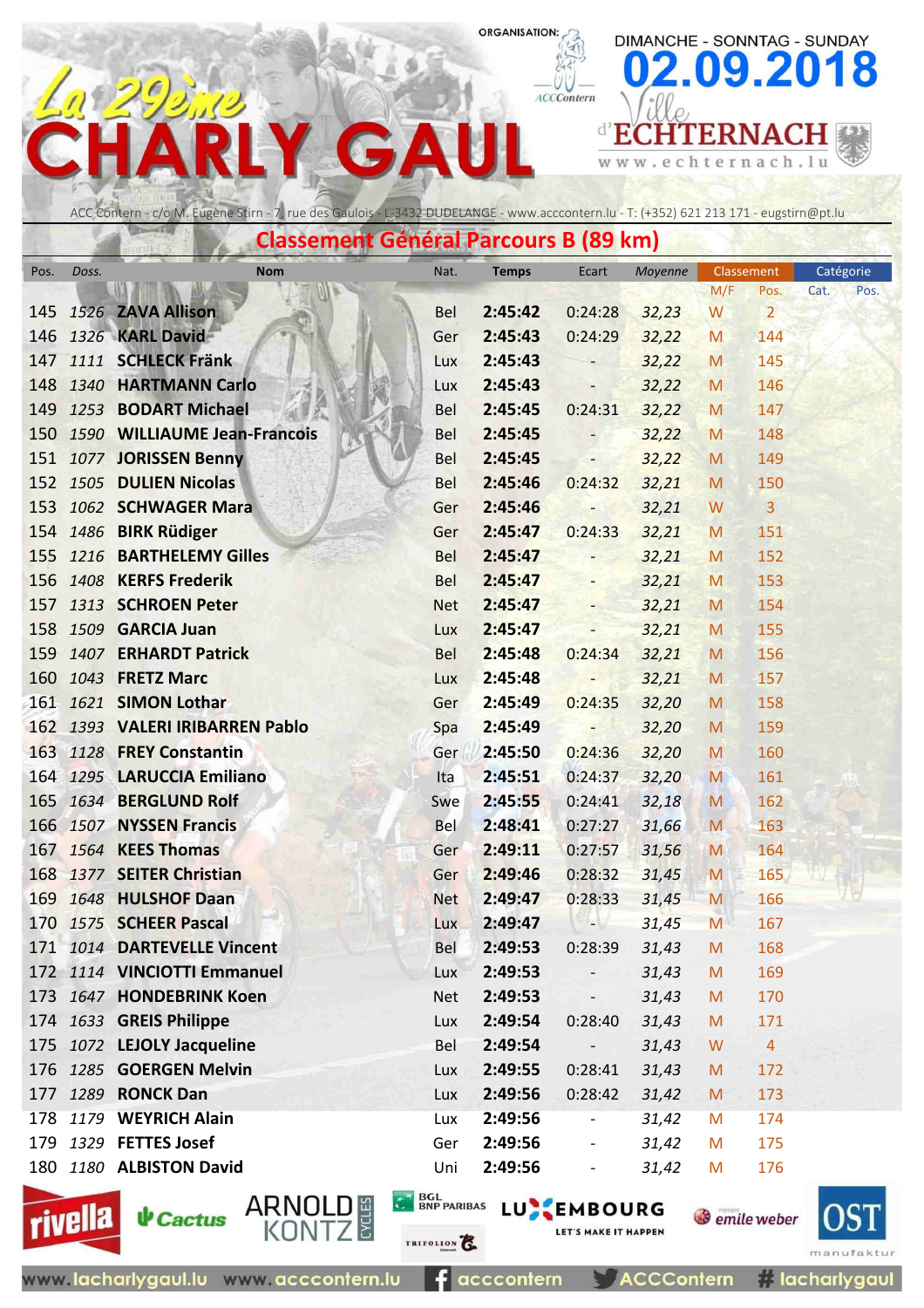ACCContern

 $\leq$  w  $\leq$  .

 $n$  *loo*  $l$ .

e

DIMANCHE - SONNTAG - SUNDAY

chternach.lu

**d'ECHTERNACH** 

09.2018



 $\blacktriangle$ 

G

 $\sim$   $\sim$   $\sim$   $\sim$ 

**MARCHAN** 

**SATO** 

|      |       | Classement General Parcours B (69 Km) |            |              |                          |         |     |                 |           |      |
|------|-------|---------------------------------------|------------|--------------|--------------------------|---------|-----|-----------------|-----------|------|
| Pos. | Doss. | <b>Nom</b>                            | Nat.       | <b>Temps</b> | Ecart                    | Moyenne |     | Classement      | Catégorie |      |
|      |       |                                       |            |              |                          |         | M/F | Pos.            | Cat.      | Pos. |
|      |       | 181 1627 ROSSO Laurent                | Fra        | 2:49:57      | 0:28:43                  | 31,42   | M   | 177             |           |      |
|      |       | 182 1303 DECKER Maurice               | Lux        | 2:49:57      |                          | 31,42   | M   | 178             |           |      |
| 183  |       | <b>1450 BODEM Rom</b>                 | Lux        | 2:49:57      |                          | 31,42   | M   | 179             |           |      |
| 184  |       | 1296 PIERRET Stéphane                 | Fra        | 2:50:04      | 0:28:50                  | 31,40   | M   | 180             |           |      |
| 185  |       | 1091 PIERSON Adrien                   | Fra        | 2:50:04      |                          | 31,40   | M   | 181             |           |      |
| 186  |       | 1076 JANSSEN Jan                      | <b>Net</b> | 2:50:08      | 0:28:54                  | 31,39   | M   | 182             |           |      |
| 187  |       | 1608 DONDELINGER Germain              | Lux        | 2:50:11      | 0:28:57                  | 31,38   | M   | 183             |           |      |
| 188  |       | 1082 MASOUD Yousef                    | Afg        | 2:50:14      | 0:29:00                  | 31,37   | M   | 184             |           |      |
| 189  |       | 1535 PAULY Luc                        | Fra        | 2:50:15      | 0:29:01                  | 31,37   | M   | 185             |           |      |
| 190  |       | 1576 LATHOUWERS Joey                  | <b>Bel</b> | 2:50:17      | 0:29:03                  | 31,36   | M   | 186             |           |      |
|      |       | 191 1015 SCHWEDERSKI Markus           | Ger        | 2:50:20      | 0:29:06                  | 31,35   | M   | 187             |           |      |
| 192  |       | 1466 VANDERSANDE Roland               | <b>Bel</b> | 2:51:10      | 0:29:56                  | 31,20   | M   | 188             |           |      |
| 193  |       | 1487 DABIN Anne                       | Bel        | 2:52:29      | 0:31:15                  | 30,96   | W   | 5               |           |      |
|      |       | 194 1073 GIET Stephan                 | Bel        | 2:52:37      | 0:31:23                  | 30,94   | M   | 189             |           |      |
|      |       | 195 1641 BERTON Nina                  | Lux        | 2:52:43      | 0:31:29                  | 30,92   | W   | $6\phantom{1}6$ |           |      |
| 196  |       | 1437 LANBILLION Jenny                 | <b>Bel</b> | 2:52:44      | 0:31:30                  | 30,91   | W   | $\overline{7}$  |           |      |
|      |       | 197 1500 LATERZA Olivier              | Lux        | 2:52:44      | Ξ                        | 30,91   | M   | 190             |           |      |
| 198  |       | 1087 VILLEMIN Sebastien               | Fra        | 2:52:45      | 0:31:31                  | 30,91   | M   | 191             |           |      |
| 199  |       | 1384 GOEDERT Jeannot                  | Lux        | 2:52:46      | 0:31:32                  | 30,91   | M   | 192             |           |      |
|      |       | 200 1167 OMS Serge                    | Lux        | 2:52:46      | $\overline{\phantom{a}}$ | 30,91   | M   | 193             |           |      |
|      |       | 201 1185 BESSON Philippe              | Fra        | 2:53:50      | 0:32:36                  | 30,72   | M   | 194             |           |      |
|      |       | 202 1131 WAGNER Gerd                  | Ger        | 2:53:51      | 0:32:37                  | 30,72   | M   | 195             |           |      |
|      |       | 203 1510 MULLER Sylvain               | Fra        | 2:53:51      |                          | 30,72   | M   | 196             |           |      |
|      |       | 204 1172 LEGRAND Flavien              | Fra        | 2:53:51      |                          | 30,72   | M   | 197             |           |      |
| 205  |       | 1587 HANSEN Christophe                | Lux        | 2:53:51      | $\blacksquare$           | 30,72   | M   | 198             |           |      |
|      |       | 206 1149 JAN Streit                   | Ger        | 2:53:52      | 0:32:38                  | 30,71   | M   | 199             |           |      |
|      |       | 207 1423 RINDERNECK David             | Fra        | 2:53:52      |                          | 30,71   | M   | 200             |           |      |
|      |       | 208 1550 THEIS Martin                 | Ger        | 2:53:53      | 0:32:39                  | 30,71   | M   | 201             |           |      |
|      |       | 209 1012 CARRE Nicolas                | Lux        | 2:53:53      |                          | 30,71   | M   | 202             |           |      |
|      |       | 210 1197 CLERC Ludovic                | Fra        | 2:53:53      | $\overline{\phantom{a}}$ | 30,71   | M   | 203             |           |      |
|      |       | 211 1410 MELMER Romain                | Lux        | 2:53:54      | 0:32:40                  | 30,71   | M   | 204             |           |      |
|      |       | 212 1250 PERSURIC Sebastian           | Lux        | 2:53:54      |                          | 30,71   | M   | 205             |           |      |
|      |       | 213 1495 MERSCH Christian             | Lux        | 2:53:54      | $\overline{\phantom{a}}$ | 30,71   | M   | 206             |           |      |
|      |       | 214 1378 DE PELSMAEKER Guy            | Bel        | 2:53:55      | 0:32:41                  | 30,70   | M   | 207             |           |      |
|      |       | 215 1142 DELANGE Fricky               | Bel        | 2:53:55      | $\overline{\phantom{a}}$ | 30,70   | M   | 208             |           |      |
|      |       | 216 1420 STOFFEL Gilles               | Lux        | 2:53:55      | $\overline{\phantom{a}}$ | 30,70   | M   | 209             |           |      |



TRIFOLION<sup>2</sup>

**C BOL BNP PARIBAS LU EMBOURG** LET'S MAKE IT HAPPEN



**ACCContern** 

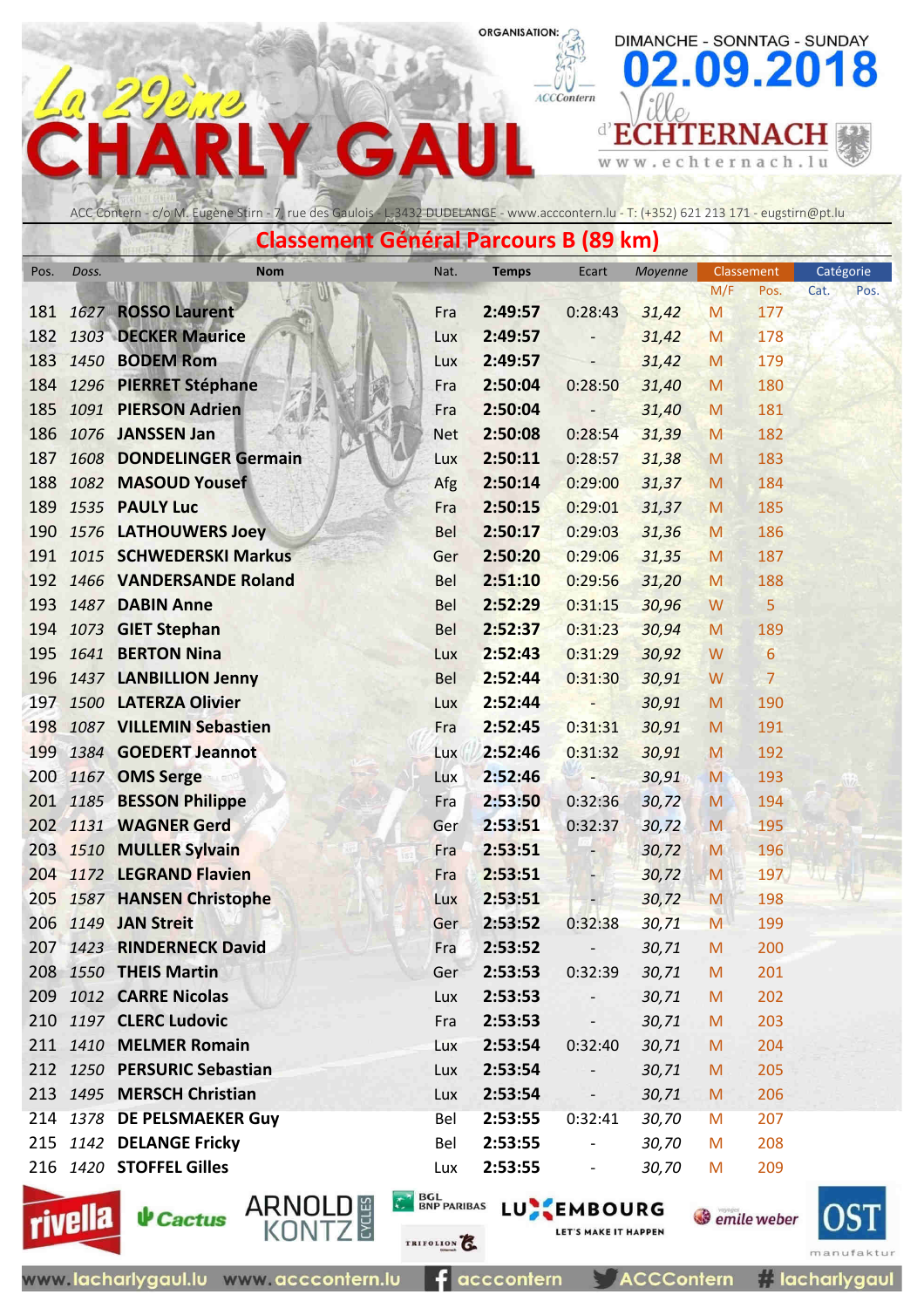ACCContern

DIMANCHE - SONNTAG - SUNDAY

09.2018

#### **d'ECHTERNACH** G  $\Delta$ c h w w w . e  $\mathbf t$ ernach.lu

**Classement Général Parcours B (89 km)** ACC Contern - c/o M. Eugène Stirn - 7, rue des Gaulois - L-3432 DUDELANGE - www.acccontern.lu - T: (+352) 621 213 171 - eugstirn@pt.lu

| Pos. | Doss. | <b>Nom</b>                  | Nat.       | <b>Temps</b> | Ecart                    | Moyenne | M/F | Classement<br>Pos. | Catégorie<br>Cat.<br>Pos. |  |
|------|-------|-----------------------------|------------|--------------|--------------------------|---------|-----|--------------------|---------------------------|--|
| 217  |       | 1635 PERSSON Jörgen         | Swe        | 2:53:55      |                          | 30,70   | M   | 210                |                           |  |
| 218  |       | 1048 NIRO Sandro            | Lux        | 2:53:55      |                          | 30,70   | M   | 211                |                           |  |
| 219  |       | 1279 ZEHNTER Jean-Luc       | Fra        | 2:53:56      | 0:32:42                  | 30,70   | M   | 212                |                           |  |
| 220  |       | 1424 MEERTENS Eric          | <b>Bel</b> | 2:53:56      |                          | 30,70   | M   | 213                |                           |  |
|      |       | 221 1093 SAVERNA Thierry    | Fra        | 2:53:56      |                          | 30,70   | M   | 214                |                           |  |
|      |       | 222 1283 GRZESKI Stephan    | Ger        | 2:53:56      |                          | 30,70   | M   | 215                |                           |  |
| 223  |       | 1141 KIEFER Oliver          | Ger        | 2:53:57      | 0:32:43                  | 30,70   | M   | 216                |                           |  |
| 224  |       | 1259 MICHAUX Guillaume      | Fra        | 2:53:57      |                          | 30,70   | M   | 217                |                           |  |
| 225  |       | 1187 DUCA Laurent           | Fra        | 2:53:57      |                          | 30,70   | M   | 218                |                           |  |
| 226  |       | 1553 GERARD Sylvie          | Fra        | 2:53:58      | 0:32:44                  | 30,70   | W   | 8                  |                           |  |
| 227  |       | 1024 KOCH Edmond            | Lux        | 2:53:58      |                          | 30,70   | M   | 219                |                           |  |
| 228  |       | 1448 BECKER Romaine         | Lux        | 2:53:59      | 0:32:45                  | 30,69   | W   | $\overline{9}$     |                           |  |
| 229  |       | 1173 FRANK Daniel           | Lux        | 2:54:00      | 0:32:46                  | 30,69   | M   | 220                |                           |  |
| 230  |       | 1607 SUMKAY Olivier         | <b>Bel</b> | 2:54:00      | L,                       | 30,69   | M   | 221                |                           |  |
| 231  |       | 1381 HODZIC Nedzad          | <b>Lux</b> | 2:54:01      | 0:32:47                  | 30,69   | M   | 222                |                           |  |
|      |       | 232 1528 POSING Gene        | Lux        | 2:54:03      | 0:32:49                  | 30,68   | M   | 223                |                           |  |
| 233  |       | 1388 RIEHL Marc             | Lux        | 2:54:03      |                          | 30,68   | M   | 224                |                           |  |
|      |       | 234 1512 HUBER Patrick      | Fra        | 2:54:04      | 0:32:50                  | 30,68   | M   | 225                |                           |  |
| 235  |       | 1470 ZENZ Karina            | Ger        | 2:54:04      |                          | 30,68   | W   | 10                 |                           |  |
|      |       | 236 1471 ZINGEN Markus      | Ger        | 2:54:04      |                          | 30,68   | M   | 226                |                           |  |
| 237  |       | 1632 ERNST Ralf             | Ger        | 2:54:05      | 0:32:51                  | 30,67   | M   | 227                |                           |  |
| 238  |       | 1089 RECKINGER Lex          | Lux        | 2:54:05      |                          | 30,67   | M   | 228                |                           |  |
| 239  |       | 1383 WISSELO Marco          | <b>Net</b> | 2:54:08      | 0:32:54                  | 30,67   | M   | 229                |                           |  |
| 240  |       | 1497 HOFFMANN Luc           | Lux        | 2:54:16      | 0:33:02                  | 30,64   | M   | 230                |                           |  |
|      |       | 241 1001 HARSCH Anne-Sophie | <b>Lux</b> | 2:55:00      | 0:33:46                  | 30,51   | W   | 11                 |                           |  |
|      |       | 242 1183 COIBION Thierry    | <b>Bel</b> | 2:55:51      | 0:34:37                  | 30,37   | M   | 231                |                           |  |
|      |       | 243 1193 LINDE Guy          | Lux        | 2:55:53      | 0:34:39                  | 30,36   | M   | 232                |                           |  |
|      |       | 244 1243 LENERT Pierre      | Lux        | 2:56:28      | 0:35:14                  | 30,26   | M   | 233                |                           |  |
|      |       | 245 1103 PEREIRA Daniel     | Lux        | 2:56:43      | 0:35:29                  | 30,22   | M   | 234                |                           |  |
|      |       | 246 1592 PELICHO Luis       | Lux        | 2:57:17      | 0:36:03                  | 30,12   | M   | 235                |                           |  |
|      |       | 247 1299 CASSIN Denis       | Fra        | 2:57:47      | 0:36:33                  | 30,04   | M   | 236                |                           |  |
|      |       | 248 1075 TUMMERS Hub        | <b>Net</b> | 2:58:11      | 0:36:57                  | 29,97   | M   | 237                |                           |  |
|      |       | 249 1440 PROOST Norbert     | Ger        | 2:58:11      | $\overline{\phantom{a}}$ | 29,97   | M   | 238                |                           |  |
|      |       | 250 1175 BERENS Christian   | Lux        | 2:58:25      | 0:37:11                  | 29,93   | M   | 239                |                           |  |
|      |       | 251 1409 WAGNER Roland      | Lux        | 2:58:26      | 0:37:12                  | 29,93   | M   | 240                |                           |  |
|      |       | 252 1300 GUINET Olivier     | Lux        | 2:58:37      | 0:37:23                  | 29,90   | M   | 241                |                           |  |



**↓** Cactus

ARNOLD<sup>E</sup>

TRIFOLION

BGL BNP PARIBAS LUNEMBOURG

**ACCContern** 

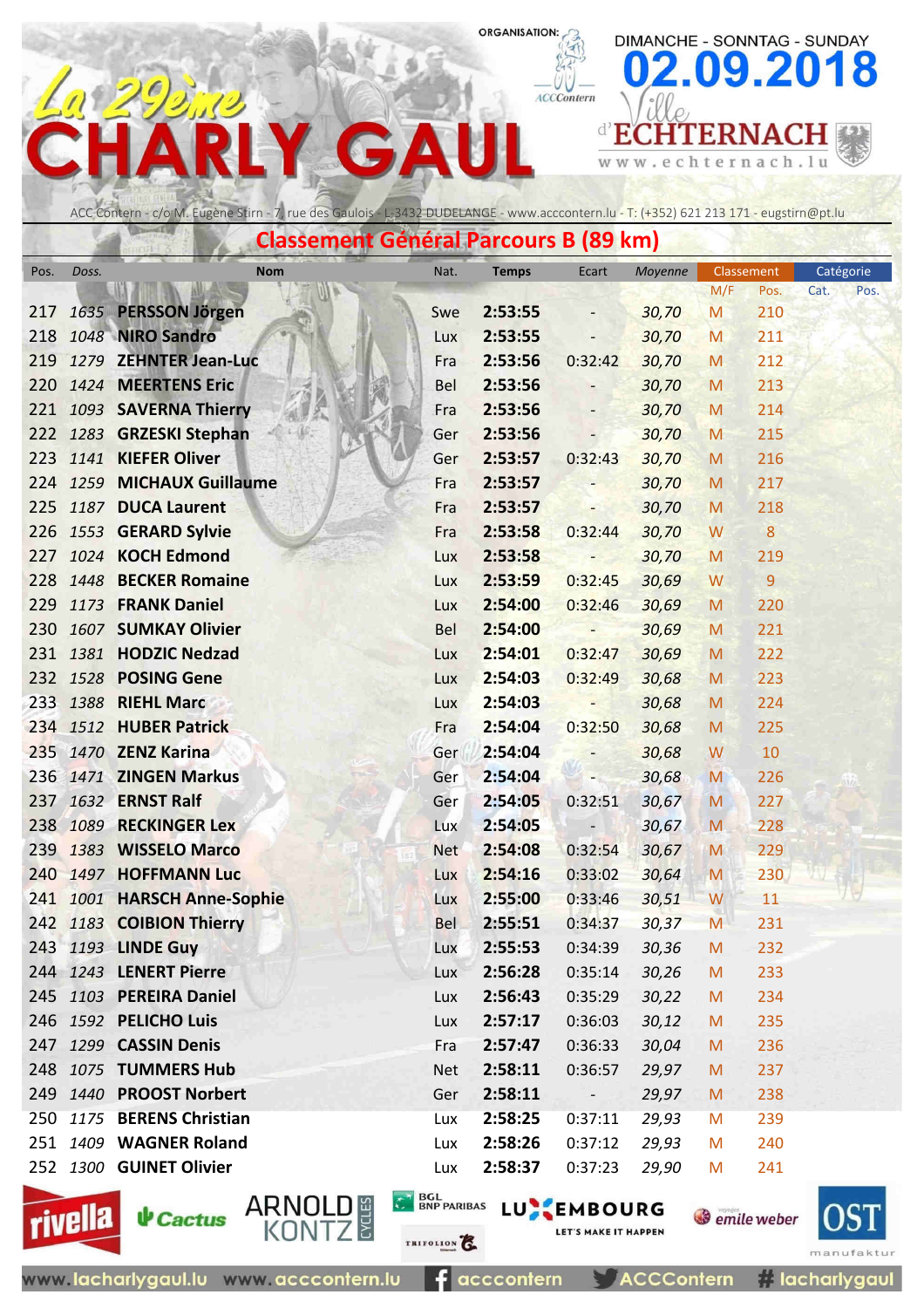ACCContern

 $\leq$  w  $\leq$  .

DIMANCHE - SONNTAG - SUNDAY

echternach.lu

**d'ECHTERNACH** 

09.2018

#### ACC Contern - c/o M. Eugène Stirn - 7, rue des Gaulois - L-3432 DUDELANGE - www.acccontern.lu - T: (+352) 621 213 171 - eugstirn@pt.lu

 $\blacktriangle$ 

G

|      |       | Classement General Parcours B (89 km) |            |              |                          |         |     |            |           |      |
|------|-------|---------------------------------------|------------|--------------|--------------------------|---------|-----|------------|-----------|------|
| Pos. | Doss. | <b>Nom</b>                            | Nat.       | <b>Temps</b> | Ecart                    | Moyenne |     | Classement | Catégorie |      |
|      |       |                                       |            |              |                          |         | M/F | Pos.       | Cat.      | Pos. |
| 253  |       | 1537 FABBRI Dan                       | Lux        | 2:58:52      | 0:37:38                  | 29,85   | M   | 242        |           |      |
| 254  |       | 1536 MICHELINI Paolo                  | Can        | 2:58:52      | $\overline{\phantom{0}}$ | 29,85   | M   | 243        |           |      |
| 255  |       | 1685 LEHNERT Michael                  | Ger        | 2:58:55      | 0:37:41                  | 29,85   | M   | 244        |           |      |
| 256  |       | 1626 SALLEE Sebastien                 | Fra        | 2:58:56      | 0:37:42                  | 29,84   | M   | 245        |           |      |
| 257  |       | 1489 FRETERMUIM Jean-Aimé             | Fra        | 2:58:56      | $\overline{\phantom{a}}$ | 29,84   | M   | 246        |           |      |
| 258  |       | 1551 WEBER Guido                      | Ger        | 2:58:56      | $\overline{\phantom{0}}$ | 29,84   | M   | 247        |           |      |
| 259  |       | 1506 ANDRE Quentin                    | Fra        | 2:58:57      | 0:37:43                  | 29,84   | M   | 248        |           |      |
|      |       | 260 1397 VAN BEYLEN Steven            | <b>Bel</b> | 2:58:57      | ÷                        | 29,84   | M   | 249        |           |      |
|      |       | 261 1413 VANCRAEYNEST Frédéric        | Bel        | 2:58:58      | 0:37:44                  | 29,84   | M   | 250        |           |      |
|      |       | 262 1481 MARX Laurent                 | Lux        | 2:58:58      | н,                       | 29,84   | M   | 251        |           |      |
| 263  |       | 1638 PAILLARD Stephane                | Fra        | 2:58:59      | 0:37:45                  | 29,84   | M   | 252        |           |      |
| 264  |       | 1637 PAILLARD Cyrille                 | Fra        | 2:58:59      | $\overline{\phantom{0}}$ | 29,84   | M   | 253        |           |      |
| 265  |       | 1308 MONNERS Guy                      | Lux        | 2:58:59      | 4                        | 29,84   | M   | 254        |           |      |
|      |       | 266 1213 FOLSCHEID Jérôme             | Lux        | 2:59:05      | 0:37:51                  | 29,82   | M   | 255        |           |      |
| 267  |       | 1166 DOS SANTOS Elias                 | Por        | 2:59:37      | 0:38:23                  | 29,73   | M   | 256        |           |      |
| 268  |       | 1051 ZEIMETZ Joe                      | Lux        | 2:59:37      | -                        | 29,73   | M   | 257        |           |      |
| 269  |       | 1618 MAROT Paul                       | Bel        | 2:59:38      | 0:38:24                  | 29,73   | M   | 258        |           |      |
| 270  |       | 1511 STEPHANY Mark                    | Lux        | 2:59:41      | 0:38:27                  | 29,72   | M   | 259        |           |      |
| 271  |       | 1189 VASTA Bob                        | Ger        | 2:59:43      | 0:38:29                  | 29,71   | M   | 260        |           |      |
| 272  |       | 1496 CRABBENDAM Joris                 | <b>Net</b> | 2:59:45      | 0:38:31                  | 29,71   | M   | 261        |           |      |
|      |       | 273 1404 PERINET Jean-Francois        | Fra        | 2:59:48      | 0:38:34                  | 29,70   | M   | 262        |           |      |
| 274  |       | 1132 ACKERMANN Fabrice                | Fra        | 3:00:03      | 0:38:49                  | 29,66   | M   | 263        |           |      |
|      |       | 275 1110 GUERRIERO Fabrice            | Lux        | 3:00:07      | 0:38:53                  | 29,65   | M   | 264        |           |      |
|      |       | 276 1577 LACROIX Stephane             | Fra        | 3:00:08      | 0:38:54                  | 29,64   | M   | 265        |           |      |
| 277  |       | 1700 BROVEDANI Anne                   | Fra        | 3:00:08      |                          | 29,64   | W   | 12         |           |      |
|      |       | 278 1474 BERNS Thomas                 | <b>Lux</b> | 3:01:41      | 0:40:27                  | 29,39   | M   | 266        |           |      |
|      |       | 279 1098 SCHMITT Guenter              | Ger        | 3:02:23      | 0:41:09                  | 29,28   | M   | 267        |           |      |
|      |       | 280 1461 LEITZ Michel                 | <b>Lux</b> | 3:02:26      | 0:41:12                  | 29,27   | M   | 268        |           |      |
|      |       | 281 1046 JAGER Derk Jan               | <b>Net</b> | 3:02:27      | 0:41:13                  | 29,27   | M   | 269        |           |      |
|      |       | 282 1241 BEURTON Hervé                | Fra        | 3:02:27      |                          | 29,27   | M   | 270        |           |      |
|      |       | 283 1101 HARMAND Wendy                | Fra        | 3:02:27      | $\overline{\phantom{a}}$ | 29,27   | W   | 13         |           |      |
|      |       | 284 1644 REULER Michael               | Ger        | 3:02:28      | 0:41:14                  | 29,27   | M   | 271        |           |      |
|      |       | 285 1102 ROUSSELLE Clement            | Fra        | 3:02:29      | 0:41:15                  | 29,26   | M   | 272        |           |      |
|      |       | 286 1260 JEUNET Daniel                | Fra        | 3:02:29      | $\overline{\phantom{a}}$ | 29,26   | M   | 273        |           |      |
|      |       | 287 1622 WEYDERT Patrick              | Lux        | 3:02:30      | 0:41:16                  | 29,26   | M   | 274        |           |      |
|      |       | 288 1380 WILLEMS Yves                 | Bel        | 3:02:30      | $\overline{\phantom{a}}$ | 29,26   | M   | 275        |           |      |
|      |       |                                       |            |              |                          |         |     |            |           |      |



**↓** Cactus

ARNOLD #<br>KONTZ

TRIFOLION<sup>2</sup>

**C BOL BNP PARIBAS LU EMBOURG** 

**ACCContern** 

LET'S MAKE IT HAPPEN

**Tacharlygaul**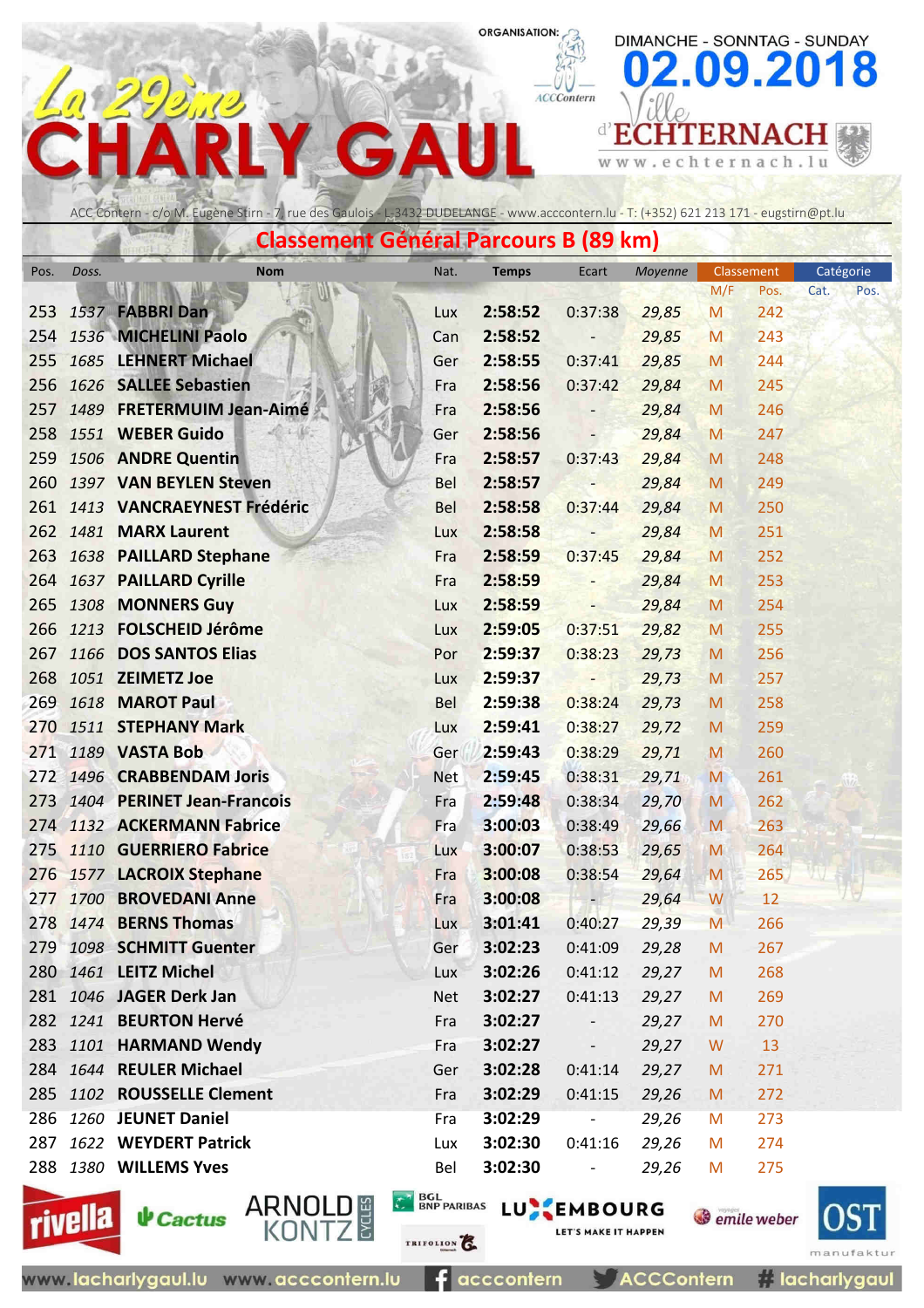ACCContern

 $\leq$  w  $\leq$  .

 $\sqrt{2}$ 

DIMANCHE - SONNTAG - SUNDAY

echternach.lu

**d'ECHTERNACH** 

09.2018

## ACC Contern - c/o M. Eugène Stirn - 7, rue des Gaulois - L-3432 DUDELANGE - www.acccontern.lu - T: (+352) 621 213 171 - eugstirn@pt.lu

 $\blacktriangle$ 

G

|      |          | Classement General Parcours B (89 km) |      |              |                          |         |     |            |           |      |
|------|----------|---------------------------------------|------|--------------|--------------------------|---------|-----|------------|-----------|------|
| Pos. | Doss.    | <b>Nom</b>                            | Nat. | <b>Temps</b> | Ecart                    | Moyenne |     | Classement | Catégorie |      |
|      |          |                                       |      |              |                          |         | M/F | Pos.       | Cat.      | Pos. |
| 289  |          | 1435 WELTER Gilbert                   | Lux  | 3:02:31      | 0:41:17                  | 29,26   | M   | 276        |           |      |
| 290  |          | 1064 SAUER Marc                       | Lux  | 3:02:32      | 0:41:18                  | 29,25   | M   | 277        |           |      |
|      |          | 291 1451 WALTÉ Pol                    | Lux  | 3:02:32      |                          | 29,25   | M   | 278        |           |      |
|      |          | 292 1246 OBERTIN Patrick              | Lux  | 3:02:32      | $\overline{\phantom{a}}$ | 29,25   | M   | 279        |           |      |
|      |          | 293 1099 ZIMMER Edmond                | Lux  | 3:02:33      | 0:41:19                  | 29,25   | M   | 280        |           |      |
|      |          | 294 1235 COLLANGE Michel              | Fra  | 3:02:33      | $\overline{\phantom{0}}$ | 29,25   | M   | 281        |           |      |
|      |          | 295 1129 LANGKAU Christian            | Ger  | 3:02:34      | 0:41:20                  | 29,25   | M   | 282        |           |      |
|      |          | 296 1312 VAGNER Thierry               | Fra  | 3:02:35      | 0:41:21                  | 29,25   | M   | 283        |           |      |
|      |          | 297 1494 RAACH Jeff                   | Lux  | 3:02:36      | 0:41:22                  | 29,24   | M   | 284        |           |      |
|      |          | 298 1554 DOLISY Ed                    | Lux  | 3:02:46      | 0:41:32                  | 29,22   | M   | 285        |           |      |
|      |          | 299 1443 CABALLERO Luis René          | Cub  | 3:03:50      | 0:42:36                  | 29,05   | M   | 286        |           |      |
| 300  |          | 1449 KOHNEN Christian                 | Lux  | 3:03:58      | 0:42:44                  | 29,03   | M   | 287        |           |      |
|      |          | 301 1642 HARWARDT Maxim               | Ger  | 3:04:14      | 0:43:00                  | 28,98   | M   | 288        |           |      |
|      |          | 302 1432 SCHNEIDER Alain              | Lux  | 3:04:15      | 0:43:01                  | 28,98   | M   | 289        |           |      |
|      |          | 303 1499 SCHIAVUZZI Andrea            | Ita  | 3:04:15      | $-$                      | 28,98   | M   | 290        |           |      |
|      |          | 304 1517 LICKER Martine               | Lux  | 3:04:15      |                          | 28,98   | W   | 14         |           |      |
|      |          | 305 1657 PHILIPPE Benoît              | Bel  | 3:04:16      | 0:43:02                  | 28,98   | M   | 291        |           |      |
|      |          | 306 1027 HUBERT Paul                  | Lux  | 3:04:16      | $\overline{\phantom{a}}$ | 28,98   | M   | 292        |           |      |
|      |          | 307 1405 ENTRINGER Guy                | Lux  | 3:04:18      | 0:43:04                  | 28,97   | M   | 293        |           |      |
|      |          | 308 1379 BOMBARDIERI Stephane         | Fra  | 3:04:18      | <b>TAL</b>               | 28,97   | M   | 294        |           |      |
|      |          | 309 1306 THORN Yves                   | Lux  | 3:04:19      | 0:43:05                  | 28,97   | M   | 295        |           |      |
|      |          | 310 1079 SCHOLZ Alexander             | Ger  | 3:04:20      | 0:43:06                  | 28,97   | M   | 296        |           |      |
|      |          | 311 1135 BRIMER Baas                  | Lux  | 3:04:22      | 0:43:08                  | 28,96   | M   | 297        |           |      |
|      |          | 312 1538 BAUER Bob                    | Lux  | 3:04:23      | 0:43:09                  | 28,96   | M   | 298        |           |      |
|      |          | 313 1665 BARABESI Paulo               | Ita  | 3:04:27      | 0:43:13                  | 28,95   | M   | 299        |           |      |
|      |          | 314 1242 VITAL Frédéric               | Fra  | 3:04:28      | 0:43:14                  | 28,95   | M   | 300        |           |      |
|      |          | 315 1591 EIFLER Dejan                 | Ger  | 3:04:38      | 0:43:24                  | 28,92   | M   | 301        |           |      |
|      |          | 316 1248 <b>BOBBY James</b>           | Uni  | 3:05:03      | 0:43:49                  | 28,86   | M   | 302        |           |      |
|      | 317 1402 | <b>MANOUVRIER Fabrice</b>             | Fra  | 3:05:50      | 0:44:36                  | 28,74   | M   | 303        |           |      |
|      |          | 318 1162 HILSS Heiko                  | Ger  | 3:05:50      |                          | 28,74   | M   | 304        |           |      |
|      |          | 319 1018 HENRION Emmanuel             | Fra  | 3:05:50      |                          | 28,74   | M   | 305        |           |      |
|      |          | 320 1109 GRÜBER Michael               | Ger  | 3:05:51      | 0:44:37                  | 28,73   | M   | 306        |           |      |
|      |          | 321 1030 POSS Thomas                  | Ger  | 3:05:51      |                          | 28,73   | M   | 307        |           |      |
|      |          | 322 1649 GODINHO Paulo                | Por  | 3:05:51      |                          | 28,73   | M   | 308        |           |      |
|      |          | 323 1581 CLOSSET Philippe             | Bel  | 3:05:51      |                          | 28,73   | M   | 309        |           |      |
|      |          | 324 1318 DULIEU Roger                 | Bel  | 3:05:52      | 0:44:38                  | 28,73   | M   | 310        |           |      |
|      |          |                                       |      |              |                          |         |     |            |           |      |



**↓** Cactus

ARNOLD #<br>KONTZ

acccontern E 3

**ACCContern** 

**S** emile weber



**C BOL BNP PARIBAS LU EMBOURG** LET'S MAKE IT HAPPEN TRIFOLION<sup>2</sup>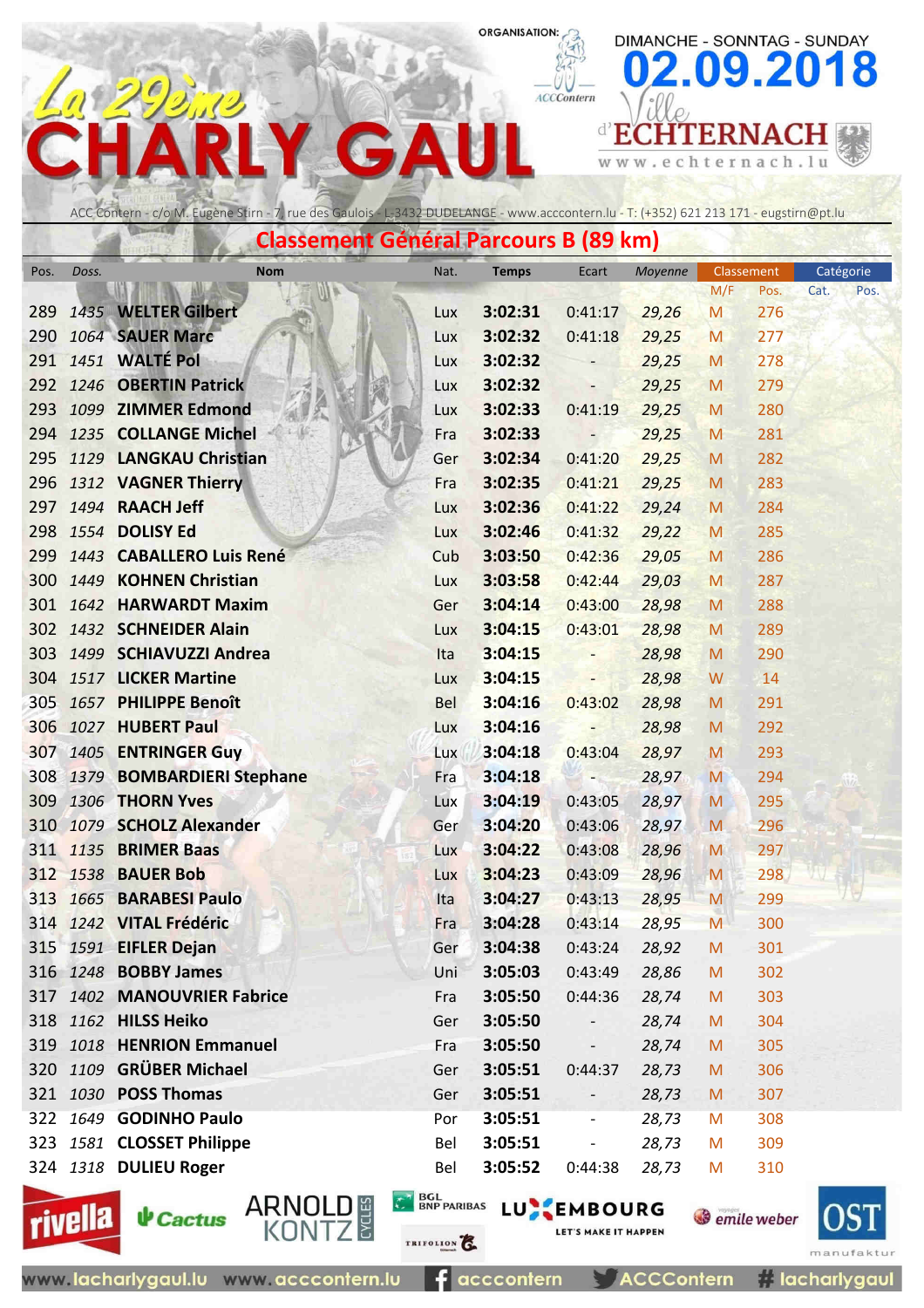ACCContern

DIMANCHE - SONNTAG - SUNDAY

**d'ECHTERNACH** 

cht

e

w w w .

09.2018

ernach.lu



 $\Delta$ 

G

|            |       | Chassement Ocheran arouns D (05 Km)          |            |                    |                          |                |           |            |           |      |
|------------|-------|----------------------------------------------|------------|--------------------|--------------------------|----------------|-----------|------------|-----------|------|
| Pos.       | Doss. | <b>Nom</b>                                   | Nat.       | <b>Temps</b>       | Ecart                    | Moyenne        |           | Classement | Catégorie |      |
|            |       |                                              |            |                    |                          |                | M/F       | Pos.       | Cat.      | Pos. |
| 325        |       | 1534 COLLETTE Claude                         | Fra        | 3:05:52            | -                        | 28,73          | M         | 311        |           |      |
| 326        |       | 1198 BERVOETS Kristof                        | Bel        | 3:06:34            | 0:45:20                  | 28,62          | M         | 312        |           |      |
| 327        |       | 1446 SIMONELLI Thierry                       | Lux        | 3:06:41            | 0:45:27                  | 28,60          | M         | 313        |           |      |
| 328        |       | 1314 WERTH Roman                             | Ger        | 3:06:48            | 0:45:34                  | 28,59          | M         | 314        |           |      |
| 329        |       | 1522 EVEN Albert                             | Lux        | 3:06:52            | 0:45:38                  | 28,58          | M         | 315        |           |      |
| 330        |       | 1457 SCHRAM Tom                              | Lux        | 3:06:52            | -                        | 28,58          | M         | 316        |           |      |
| 331        |       | 1426 RAISON David                            | Lux        | 3:06:52            | $\overline{\phantom{a}}$ | 28,58          | M         | 317        |           |      |
| 332        |       | 1472 SPANIER Hermann                         | Ger        | 3:06:53            | 0:45:39                  | 28,57          | M         | 318        |           |      |
|            |       | 333 1375 ZAVETTIERI Peppino                  | Fra        | 3:06:56            | 0:45:42                  | 28,57          | M         | 319        |           |      |
| 334        |       | 1140 DELLA BONA Aldric                       | Fra        | 3:06:56            |                          | 28,57          | M         | 320        |           |      |
| 335        |       | 1415 REMEDI Paul                             | Lux        | 3:06:57            | 0:45:43                  | 28,56          | M         | 321        |           |      |
| 336        |       | 1501 FIEN Torbeyn                            | <b>Bel</b> | 3:07:00            | 0:45:46                  | 28,56          | W         | 15         |           |      |
| 337        |       | 1204 FRANZE Mariel                           | <b>Bel</b> | 3:07:07            | 0:45:53                  | 28,54          | W         | 16         |           |      |
| 338        |       | 1406 BEHEM Romain                            | Fra        | 3:07:09            | 0:45:55                  | 28,53          | M         | 322        |           |      |
| 339        |       | 1570 BUSCH Roman                             | Ger        | 3:07:15            | 0:46:01                  | 28,52          | M         | 323        |           |      |
| 340        |       | 1394 BAPTISTE Antoine                        | Lux        | 3:07:19            | 0:46:05                  | 28,51          | M         | 324        |           |      |
| 341        |       | 1492 MULLER Claude                           | Lux        | 3:07:29            | 0:46:15                  | 28,48          | M         | 325        |           |      |
|            |       | 342 1069 BLAU Alain                          | Lux        | 3:07:35            | 0:46:21                  | 28,47          | M         | 326        |           |      |
| 343        |       | 1336 HALLERBACH Bert                         | Ger        | 3:07:43            | 0:46:29                  | 28,45          | M         | 327        |           |      |
| 344        |       | 1017 CHIESA Julien                           | Lux        | 3:07:45            | 0:46:31                  | 28,44          | M         | 328        |           |      |
| 345        |       | 1425 LORMANS Hilde                           | Bel        | 3:08:06            | 0:46:52                  | 28,39          | W         | 17         |           |      |
| 346        |       | <b>1611 NOLL Fred</b>                        | Ger        | 3:08:09            | 0:46:55                  | 28,38          | M         | 329        |           |      |
| 347        |       | 1088 ETIENNE Stephane<br>1463 GUTH Fernand   | <b>Bel</b> | 3:08:38            | 0:47:24                  | 28,31          | M         | 330        |           |      |
| 348        |       |                                              | Lux        | 3:08:53<br>3:09:38 | 0:47:39                  | 28,27          | ${\sf M}$ | 331        |           |      |
| 349<br>350 |       | 1428 SCHMITZ André<br>1230 RONKAR Christophe | Lux        | 3:09:51            | 0:48:24<br>0:48:37       | 28,16          | M         | 332<br>333 |           |      |
|            |       | 351 1126 SAUNIER Bastien                     | Lux<br>Fra | 3:09:54            | 0:48:40                  | 28,13<br>28,12 | M         | 334        |           |      |
|            |       | 352 1480 FEIGE Arnd                          | Ger        | 3:10:13            | 0:48:59                  | 28,07          | M         | 335        |           |      |
|            |       | 353 1643 LUX Gilles                          | Lux        | 3:10:38            | 0:49:24                  | 28,01          | M<br>M    | 336        |           |      |
|            |       | 354 1655 STEICHEN Charles                    | Lux        | 3:10:38            |                          | 28,01          | M         | 337        |           |      |
|            |       | 355 1258 LEWANDOWSKI Peter                   | Ger        | 3:10:39            | -<br>0:49:25             | 28,01          |           | 338        |           |      |
|            |       | 356 1656 HULLMAN Oscar                       | <b>Net</b> | 3:10:39            | $\blacksquare$           | 28,01          | M<br>M    | 339        |           |      |
|            |       | 357 1414 QUERCIOLI Nicole                    | Fra        | 3:10:41            | 0:49:27                  | 28,00          | W         | 18         |           |      |
|            |       | 358 1431 GODE Heiko                          | Ger        | 3:10:44            | 0:49:30                  | 28,00          | M         | 340        |           |      |
|            |       | 359 1412 PETIT Jean-François                 | Fra        | 3:11:25            | 0:50:11                  | 27,90          | M         | 341        |           |      |
|            |       | 360 1244 LOTTI Ivano                         | Lux        | 3:12:16            | 0:51:02                  | 27,77          | M         | 342        |           |      |
|            |       |                                              |            |                    |                          |                |           |            |           |      |





TRIFOLION<sup>2</sup>

E 3

**C BOL BNP PARIBAS LU EMBOURG** LET'S MAKE IT HAPPEN

**S** emile weber



acccontern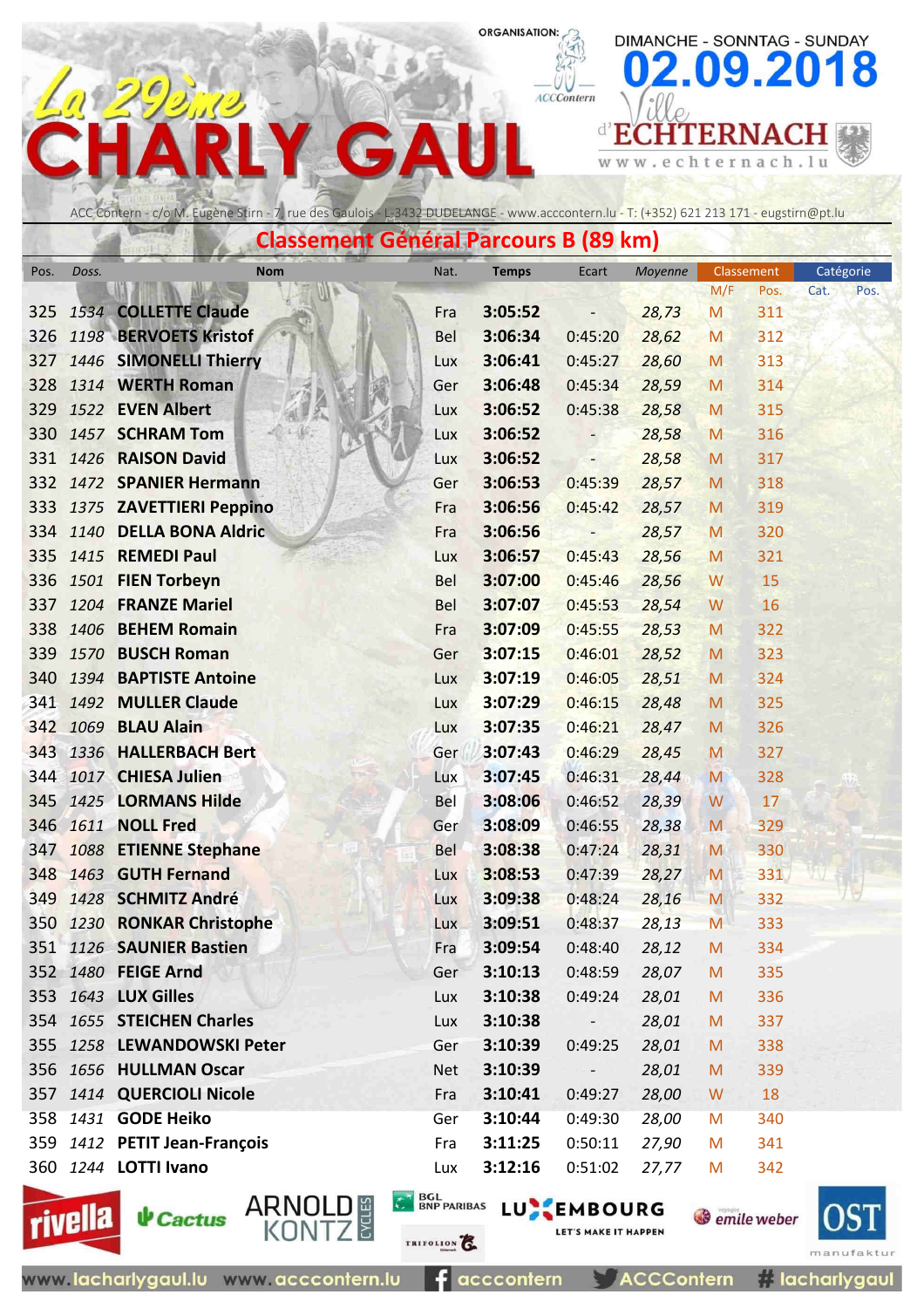ACCContern

 $\leq$  w  $\leq$  .

DIMANCHE - SONNTAG - SUNDAY

echternach.lu

**d'ECHTERNACH** 

09.2018

#### ACC Contern - c/o M. Eugène Stirn - 7, rue des Gaulois - L-3432 DUDELANGE - www.acccontern.lu - T: (+352) 621 213 171 - eugstirn@pt.lu

G

|      | Classement General Parcours B (89 km) |                                            |            |                    |                          |                |        |            |           |      |  |  |
|------|---------------------------------------|--------------------------------------------|------------|--------------------|--------------------------|----------------|--------|------------|-----------|------|--|--|
| Pos. | Doss.                                 | <b>Nom</b>                                 | Nat.       | <b>Temps</b>       | Ecart                    | Moyenne        |        | Classement | Catégorie |      |  |  |
|      |                                       |                                            |            |                    |                          |                | M/F    | Pos.       | Cat.      | Pos. |  |  |
| 361  |                                       | <b>1578 CHRISTOPHORY Romain</b>            | Lux        | 3:12:16            |                          | 27,77          | M      | 343        |           |      |  |  |
|      |                                       | 362 1573 DONZEL David                      | Fra        | 3:12:16            | $\overline{\phantom{m}}$ | 27,77          | M      | 344        |           |      |  |  |
| 363  |                                       | 1353 GENON Michel                          | <b>Bel</b> | 3:12:17            | 0:51:03                  | 27,77          | M      | 345        |           |      |  |  |
|      |                                       | 364 1234 ZHU Yinfeng                       | Chi        | 3:12:18            | 0:51:04                  | 27,77          | M      | 346        |           |      |  |  |
|      |                                       | 365 1628 <b>GAUTHIER Tom</b>               | <b>Bel</b> | 3:12:42            | 0:51:28                  | 27,71          | M      | 347        |           |      |  |  |
| 366  |                                       | 1220 HELLERS Maurice Camilo                | Lux        | 3:12:45            | 0:51:31                  | 27,70          | M      | 348        |           |      |  |  |
|      |                                       | 367 1582 OBERWEIS Jeff                     | Lux        | 3:12:47            | 0:51:33                  | 27,70          | M      | 349        |           |      |  |  |
|      |                                       | 368 1151 SCHWEITZER Christophe             | Lux        | 3:12:50            | 0:51:36                  | 27,69          | M      | 350        |           |      |  |  |
| 369  |                                       | 1356 UHLENBUSCH Valentin                   | Swi        | 3:13:27            | 0:52:13                  | 27,60          | M      | 351        |           |      |  |  |
| 370  |                                       | 1373 BAU Julien                            | Fra        | 3:13:29            | 0:52:15                  | 27,60          | M      | 352        |           |      |  |  |
| 371  |                                       | 1668 MULLER Max<br>372 1416 THIERY Clément | Lux        | 3:13:30            | 0:52:16                  | 27,60          | M      | 353        |           |      |  |  |
| 373  |                                       | 1297 DEFAUT Michel                         | Fra        | 3:13:34<br>3:13:35 | 0:52:20                  | 27,59          | M      | 354        |           |      |  |  |
|      |                                       | 374 1270 WECKERING Claude                  | Fra        |                    | 0:52:21                  | 27,59          | M      | 355        |           |      |  |  |
| 375  |                                       | 1620 LEBLIAN Eric                          | Lux        | 3:13:36<br>3:13:41 | 0:52:22<br>0:52:27       | 27,58          | M      | 356<br>357 |           |      |  |  |
| 376  |                                       | 1600 BIRKEN Alain                          | Fra<br>Lux | 3:14:03            | 0:52:49                  | 27,57<br>27,52 | M<br>M | 358        |           |      |  |  |
|      |                                       | 377 1354 NICOLI Hervé                      | Fra        | 3:14:10            | 0:52:56                  | 27,50          | M      | 359        |           |      |  |  |
|      |                                       | 378 1284 JOSEPH Stephane                   | Fra        | 3:14:10            | -                        | 27,50          | M      | 360        |           |      |  |  |
| 379  |                                       | 1349 HACKENBERGER Christoph                | Ger        | 3:14:11            | 0:52:57                  | 27,50          | M      | 361        |           |      |  |  |
|      |                                       | 380 1533 MAUS Ralf                         | Ger        | 3:14:14            | 0:53:00                  | 27,49          | M      | 362        |           |      |  |  |
|      |                                       | 381 1475 NUYTS Riet                        | Bel        | 3:14:15            | 0:53:01                  | 27,49          | W      | 19         |           |      |  |  |
|      |                                       | 382 1493 LANSER Christian                  | Lux        | 3:14:50            | 0:53:36                  | 27,41          | M      | 363        |           |      |  |  |
|      |                                       | 383 1447 GIGLIOTTI Giuseppe                | Ita        | 3:14:50            | $-7 -$                   | 27,41          | M      | 364        |           |      |  |  |
|      |                                       | 384 1485 VERDIN Jose                       | <b>Bel</b> | 3:14:55            | 0:53:41                  | 27,40          | M      | 365        |           |      |  |  |
| 385  |                                       | 1280 HEBERT Laurent                        | Fra        | 3:14:58            | 0:53:44                  | 27,39          | M      | 366        |           |      |  |  |
|      |                                       | 386 1334 BLEY Laurent                      | Lux        | 3:15:12            | 0:53:58                  | 27,36          | M      | 367        |           |      |  |  |
|      |                                       | 387 1170 SCHEITLER Ronny                   | Lux        | 3:15:51            | 0:54:37                  | 27,27          | M      | 368        |           |      |  |  |
|      |                                       | 388 1261 STEPHANY Anne                     | <b>Lux</b> | 3:15:57            | 0:54:43                  | 27,25          | W      | 20         |           |      |  |  |
|      |                                       | 389 1359 BERGER Jean-Pierre                | Fra        | 3:15:58            | 0:54:44                  | 27,25          | M      | 369        |           |      |  |  |
|      |                                       | 390 1107 KRAEMER Markus                    | Ger        | 3:16:41            | 0:55:27                  | 27,15          | M      | 370        |           |      |  |  |
|      |                                       | 391 1352 RAACH Jeannot                     | Lux        | 3:16:42            | 0:55:28                  | 27,15          | M      | 371        |           |      |  |  |
|      |                                       | 392 1037 SCHERER Justin                    | Uni        | 3:16:57            | 0:55:43                  | 27,11          | M      | 372        |           |      |  |  |
|      |                                       | 393 1144 PRZYBYL Alexandra                 | Fra        | 3:17:17            | 0:56:03                  | 27,07          | W      | 21         |           |      |  |  |
|      |                                       | 394 1145 PRZYBYL Laurent                   | Fra        | 3:17:17            | $\overline{\phantom{a}}$ | 27,07          | M      | 373        |           |      |  |  |
|      |                                       | 395 1330 EVENO Fabrice                     | Fra        | 3:17:24            | 0:56:10                  | 27,05          | M      | 374        |           |      |  |  |
|      |                                       | 396 1465 SCHWARTZ Jean-Paul                | Lux        | 3:17:32            | 0:56:18                  | 27,03          | M      | 375        |           |      |  |  |
|      |                                       |                                            |            |                    |                          |                |        |            |           |      |  |  |





BGL BNP PARIBAS LU EMBOURG

**S** emile weber LET'S MAKE IT HAPPEN



manu **Tacharlygaul** 

www.lacharlygaul.lu www.acccontern.lu

 $f$  acccontern

TRIFOLION<sup>2</sup>

**ACCContern**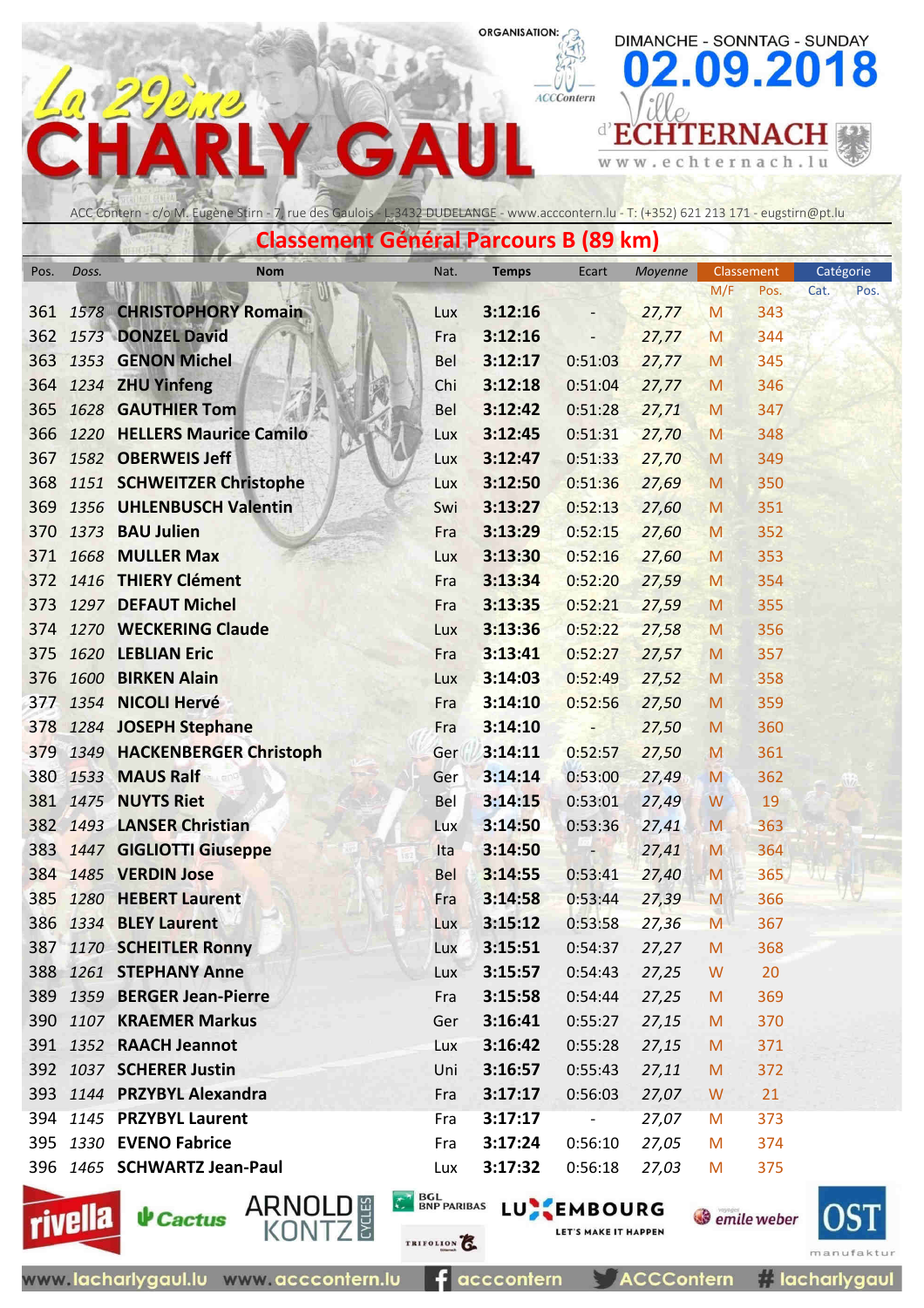ACCContern

 $\leq$  w  $\leq$  .

e

DIMANCHE - SONNTAG - SUNDAY

chternach.lu

**d'ECHTERNACH** 

09.2018



 $\Delta$ 

G

|      | <b>Classement Général Parcours B (89 km)</b><br>Nat.<br><b>Temps</b><br>Ecart<br>Classement<br><b>Nom</b> |                                  |            |         |                          |         |     |      |              |  |  |  |  |
|------|-----------------------------------------------------------------------------------------------------------|----------------------------------|------------|---------|--------------------------|---------|-----|------|--------------|--|--|--|--|
| Pos. | Doss.                                                                                                     |                                  |            |         |                          | Moyenne |     |      | Catégorie    |  |  |  |  |
|      |                                                                                                           |                                  |            |         |                          |         | M/F | Pos. | Cat.<br>Pos. |  |  |  |  |
| 397  |                                                                                                           | 1294 HIRT David                  | Lux        | 3:17:36 | 0:56:22                  | 27,02   | M   | 376  |              |  |  |  |  |
| 398  |                                                                                                           | 1060 VOGELGESANG Thierry         | Fra        | 3:17:41 | 0:56:27                  | 27,01   | M   | 377  |              |  |  |  |  |
| 399  |                                                                                                           | 1113 WEIMERSKIRCH Pierre         | Lux        | 3:17:43 | 0:56:29                  | 27,01   | M   | 378  |              |  |  |  |  |
| 400  |                                                                                                           | 1599 FUNK Jeannot                | Lux        | 3:17:43 | -                        | 27,01   | M   | 379  |              |  |  |  |  |
|      |                                                                                                           | 401 1513 DAUD Albert             | Lux        | 3:17:44 | 0:56:30                  | 27,01   | M   | 380  |              |  |  |  |  |
|      |                                                                                                           | 402 1555 GERARD Herve            | Fra        | 3:18:43 | 0:57:29                  | 26,87   | M   | 381  |              |  |  |  |  |
| 403  |                                                                                                           | 1036 GRISARD Remy                | Ger        | 3:18:44 | 0:57:30                  | 26,87   | M   | 382  |              |  |  |  |  |
| 404  |                                                                                                           | 1286 CARAMUTA Vincenzo           | Lux        | 3:18:45 | 0:57:31                  | 26,87   | M   | 383  |              |  |  |  |  |
| 405  |                                                                                                           | 1045 BONNAVIA Thomas             | Fra        | 3:18:47 | 0:57:33                  | 26,86   | M   | 384  |              |  |  |  |  |
| 406  |                                                                                                           | 1192 JEGEN Jean-Claude           | Lux        | 3:18:48 | 0:57:34                  | 26,86   | M   | 385  |              |  |  |  |  |
| 407  |                                                                                                           | 1672 MAUUARY François            | Fra        | 3:18:49 | 0:57:35                  | 26,86   | M   | 386  |              |  |  |  |  |
| 408  |                                                                                                           | 1418 MACYK Pierre Alexandre      | Fra        | 3:18:52 | 0:57:38                  | 26,85   | M   | 387  |              |  |  |  |  |
| 409  |                                                                                                           | 1658 ALTEMUHR Sjohrs             | <b>Net</b> | 3:18:52 |                          | 26,85   | M   | 388  |              |  |  |  |  |
| 410  |                                                                                                           | 1150 GRUN Gael                   | Fra        | 3:18:53 | 0:57:39                  | 26,85   | M   | 389  |              |  |  |  |  |
|      |                                                                                                           | 411 1268 VAN BEEK Philippe       | <b>Net</b> | 3:18:54 | 0:57:40                  | 26,85   | M   | 390  |              |  |  |  |  |
|      |                                                                                                           | 412 1662 VAN DER HORST Ralph     | Lux        | 3:19:24 | 0:58:10                  | 26,78   | M   | 391  |              |  |  |  |  |
|      |                                                                                                           | 413 1310 KERMOAL Jules           | Fra        | 3:19:25 | 0:58:11                  | 26,78   | M   | 392  |              |  |  |  |  |
|      |                                                                                                           | 414 1263 SCHOLTES Marcel         | Lux        | 3:19:30 | 0:58:16                  | 26,77   | M   | 393  |              |  |  |  |  |
| 415  |                                                                                                           | 1323 LAMMAR Anne                 | Fra        | 3:19:33 | 0:58:19                  | 26,76   | W   | 22   |              |  |  |  |  |
|      |                                                                                                           | 416 1320 LAMMAR Roland           | Lux        | 3:19:33 |                          | 26,76   | M   | 394  |              |  |  |  |  |
| 417  |                                                                                                           | 1176 MOROLDO Mirco               | Fra        | 3:19:33 | $\overline{\phantom{a}}$ | 26,76   | M   | 395  |              |  |  |  |  |
|      |                                                                                                           | 418 1199 MARINHO Toni            | Fra        | 3:19:33 |                          | 26,76   | M   | 396  |              |  |  |  |  |
| 419  |                                                                                                           | 1105 ALEKSANDER Michal           | Pol        | 3:19:34 | 0:58:20                  | 26,76   | M   | 397  |              |  |  |  |  |
|      |                                                                                                           | 420 1224 BESLER Jean-Philippe    | Fra        | 3:19:34 |                          | 26,76   | M   | 398  |              |  |  |  |  |
|      |                                                                                                           | 421 1427 DAUBENFELD Romain       | Lux        | 3:19:35 | 0:58:21                  | 26,76   | M   | 399  |              |  |  |  |  |
|      |                                                                                                           | 422 1205 BENJAMIN Patrick        | Fra        | 3:19:35 | - 16                     | 26,76   | M   | 400  |              |  |  |  |  |
|      |                                                                                                           | 423 1116 FIORUCCI Jean-Philippe  | Fra        | 3:20:55 | 0:59:41                  | 26,58   | M   | 401  |              |  |  |  |  |
|      |                                                                                                           | 424 1160 HINTZ Martin            | Ger        | 3:20:56 | 0:59:42                  | 26,58   | M   | 402  |              |  |  |  |  |
|      |                                                                                                           | 425 1421 EUL Simon               | Ger        | 3:20:56 | $\overline{\phantom{a}}$ | 26,58   | M   | 403  |              |  |  |  |  |
|      |                                                                                                           | 426 1609 DAUGER Damien           | Fra        | 3:21:00 | 0:59:46                  | 26,57   | M   | 404  |              |  |  |  |  |
|      |                                                                                                           | 427 1271 DEL BARRIO Luis         | Spa        | 3:21:03 | 0:59:49                  | 26,56   | M   | 405  |              |  |  |  |  |
|      |                                                                                                           | 428 1226 RIPPINGER-CLEES Suzanne | Lux        | 3:21:04 | 0:59:50                  | 26,56   | W   | 23   |              |  |  |  |  |
|      |                                                                                                           | 429 1676 FELLER Rock. A.         | Lux        | 3:21:05 | 0:59:51                  | 26,56   | M   | 406  |              |  |  |  |  |
| 430  |                                                                                                           | 1331 DAHMEN Giles                | Lux        | 3:21:05 |                          | 26,56   | M   | 407  |              |  |  |  |  |
|      |                                                                                                           | 431 1225 RIPPINGER Guy           | Lux        | 3:21:06 | 0:59:52                  | 26,55   | M   | 408  |              |  |  |  |  |
|      |                                                                                                           | 432 1274 DA CRUZ Carlos          | Lux        | 3:21:26 | 1:00:12                  | 26,51   | M   | 409  |              |  |  |  |  |





TRIFOLION<sup>2</sup>

61

**C BOL BNP PARIBAS LU EMBOURG** LET'S MAKE IT HAPPEN



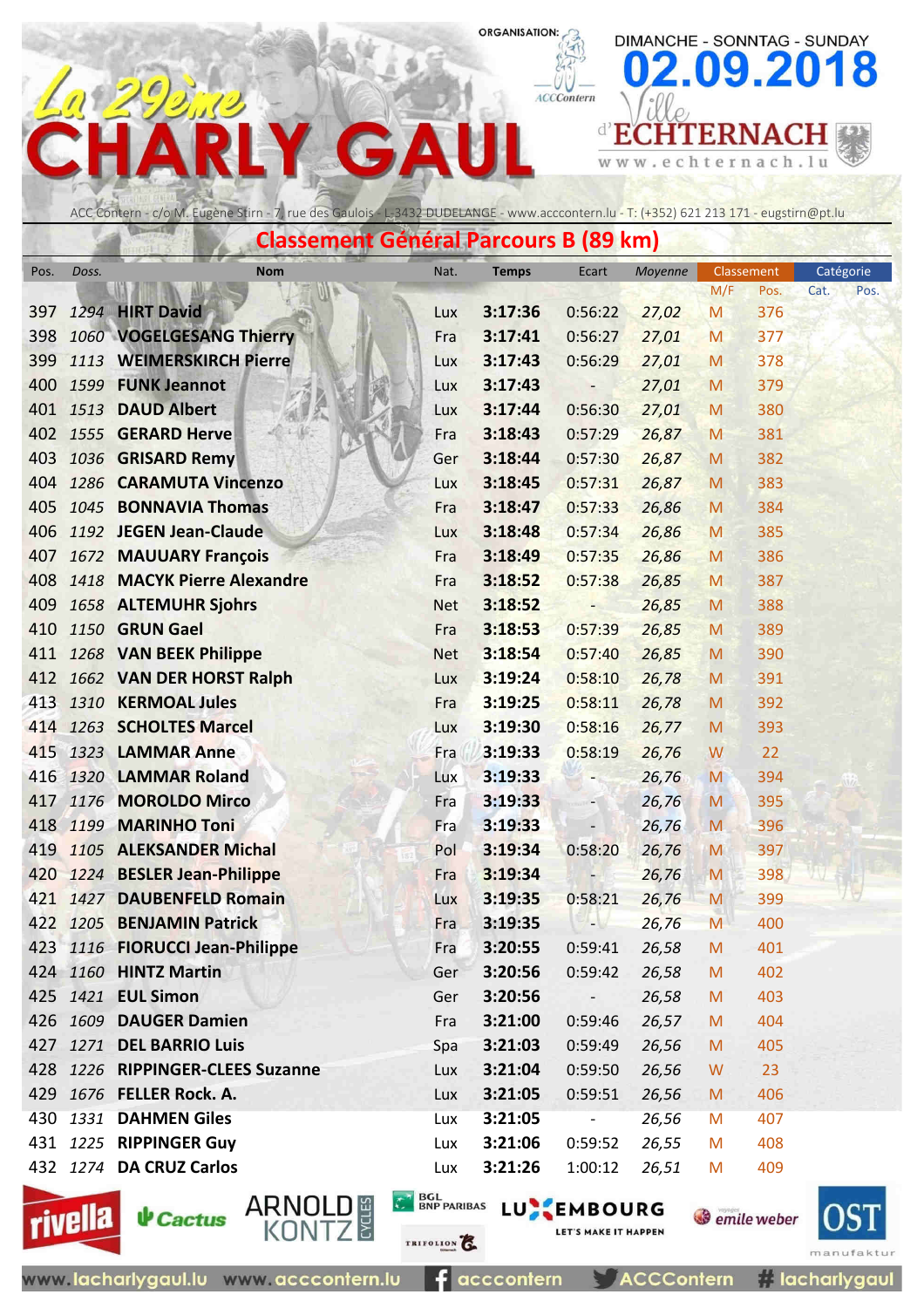ACCContern

 $\leq$  w  $\leq$  .

e

DIMANCHE - SONNTAG - SUNDAY

chternach.lu

**d'ECHTERNACH** 

09.2018

ACC Contern - c/o M. Eugène Stirn - 7, rue des Gaulois - L-3432 DUDELANGE - www.acccontern.lu - T: (+352) 621 213 171 - eugstirn@pt.lu

 $\Delta$ 

G

| <b>Classement Général Parcours B (89 km)</b>                                                       |  |                                   |            |         |                          |        |     |      |              |  |  |  |
|----------------------------------------------------------------------------------------------------|--|-----------------------------------|------------|---------|--------------------------|--------|-----|------|--------------|--|--|--|
| <b>Temps</b><br>Moyenne<br>Catégorie<br>Doss.<br><b>Nom</b><br>Nat.<br>Ecart<br>Classement<br>Pos. |  |                                   |            |         |                          |        |     |      |              |  |  |  |
|                                                                                                    |  |                                   |            |         |                          |        | M/F | Pos. | Cat.<br>Pos. |  |  |  |
|                                                                                                    |  | 433 1182 KAUB Hans                | Ger        | 3:21:26 | $\overline{\phantom{0}}$ | 26,51  | M   | 410  |              |  |  |  |
|                                                                                                    |  | 434 1438 MOROCUTTI Damiano        | <b>Lux</b> | 3:21:27 | 1:00:13                  | 26,51  | M   | 411  |              |  |  |  |
|                                                                                                    |  | 435 1541 SAUERWEIN Claude         | Lux        | 3:21:28 | 1:00:14                  | 26,51  | M   | 412  |              |  |  |  |
|                                                                                                    |  | 436 1201 LADRIÈRE Laurence        | <b>Bel</b> | 3:21:28 | $\overline{\phantom{0}}$ | 26,51  | W   | 24   |              |  |  |  |
|                                                                                                    |  | 437 1019 CERNIASKI Emmanuel       | Fra        | 3:21:30 | 1:00:16                  | 26,50  | M   | 413  |              |  |  |  |
|                                                                                                    |  | 438 1419 FRITSCHE Christian       | Ger        | 3:21:30 | $-$                      | 26,50  | M   | 414  |              |  |  |  |
|                                                                                                    |  | 439 1567 HURT Philippe            | Lux        | 3:21:40 | 1:00:26                  | 26,48  | M   | 415  |              |  |  |  |
| 440                                                                                                |  | 1130 ROSATI Marco                 | <b>Lux</b> | 3:21:50 | 1:00:36                  | 26,46  | M   | 416  |              |  |  |  |
|                                                                                                    |  | 441 1473 BERNS Alphonse           | Lux        | 3:21:56 | 1:00:42                  | 26,44  | M   | 417  |              |  |  |  |
|                                                                                                    |  | 442 1342 LAND Stefan              | Ger        | 3:21:57 | 1:00:43                  | 26,44  | M   | 418  |              |  |  |  |
|                                                                                                    |  | 443 1275 DA COSTA SANTOS Fernando | Por        | 3:22:00 | 1:00:46 26,44            |        | M   | 419  |              |  |  |  |
|                                                                                                    |  | 444 1164 WAKEFIELD Mark           | Can        | 3:22:07 | 1:00:53                  | 26,42  | M   | 420  |              |  |  |  |
| 445                                                                                                |  | 1645 DEMUTH Luc                   | Ger        | 3:22:09 | 1:00:55                  | 26,42  | M   | 421  |              |  |  |  |
|                                                                                                    |  | 446 1161 ROBBEN Peter             | Bel        | 3:22:09 | - 5                      | 26,42  | M   | 422  |              |  |  |  |
|                                                                                                    |  | 447 1057 <b>BOUT Peter</b>        | <b>Net</b> | 3:22:38 | 1:01:24                  | 26,35  | M   | 423  |              |  |  |  |
| 448                                                                                                |  | 1122 CRELO Pol                    | Lux        | 3:23:57 | 1:02:43                  | 26,18  | M   | 424  |              |  |  |  |
|                                                                                                    |  | 449 1639 GENOT Gilles             | Lux        | 3:24:00 | 1:02:46                  | 26,18  | M   | 425  |              |  |  |  |
|                                                                                                    |  | 450 1430 MARGUE Michel            | Lux        | 3:24:00 | <b>AST</b>               | 26,18  | M   | 426  |              |  |  |  |
|                                                                                                    |  | 451 1390 WEICKER Yves             | <b>Lux</b> | 3:24:01 | 1:02:47                  | 26,17  | M   | 427  |              |  |  |  |
|                                                                                                    |  | 452 1542 BECKIUS Joel             | Lux        | 3:24:08 | 1:02:54                  | 26,16  | M   | 428  |              |  |  |  |
|                                                                                                    |  | 453 1630 VANESSE Michael          | Bel        | 3:24:10 | 1:02:56                  | 26,16  | M   | 429  |              |  |  |  |
|                                                                                                    |  | 454 1298 KROMKAMP Richard         | <b>Net</b> | 3:24:19 | 1:03:05                  | 26,14  | M   | 430  |              |  |  |  |
|                                                                                                    |  | 455 1133 SCHRAM Fernand           | Lux        | 3:24:21 | 1:03:07                  | 26, 13 | M   | 431  |              |  |  |  |
|                                                                                                    |  | 456 1304 LEUCHTER Harald          | Ger        | 3:24:40 | 1:03:26                  | 26,09  | M   | 432  |              |  |  |  |
|                                                                                                    |  | 457 1190 VANDEMEULEBROEKE Marc    | Bel        | 3:24:41 | 1:03:27                  | 26,09  | M   | 433  |              |  |  |  |
|                                                                                                    |  | 458 1005 WENGLER Steve            | Lux        |         | $3:24:42$ $1:03:28$      | 26,09  | M   | 434  |              |  |  |  |
|                                                                                                    |  | 459 1222 THIEL Christian          | Lux        | 3:24:44 | 1:03:30                  | 26,08  | M   | 435  |              |  |  |  |
|                                                                                                    |  | 460 1659 VAN DOLEN Simon          | <b>Net</b> | 3:25:00 | 1:03:46                  | 26,05  | M   | 436  |              |  |  |  |
|                                                                                                    |  | 461 1287 SCANZANO Matteo          | Ita        | 3:25:01 | 1:03:47                  | 26,05  | M   | 437  |              |  |  |  |
|                                                                                                    |  | 462 1667 COTTONG Joe              | Lux        | 3:25:08 | 1:03:54                  | 26,03  | M   | 438  |              |  |  |  |
|                                                                                                    |  | 463 1047 PALM Günter              | Ger        | 3:25:13 | 1:03:59                  | 26,02  | M   | 439  |              |  |  |  |
|                                                                                                    |  | 464 1013 ANDRE Sebastien          | Fra        | 3:25:24 | 1:04:10                  | 26,00  | M   | 440  |              |  |  |  |
|                                                                                                    |  | 465 1138 GROSBER Guy              | Lux        | 3:25:52 | 1:04:38                  | 25,94  | M   | 441  |              |  |  |  |
|                                                                                                    |  | 466 1460 ENGBERS Bart             | <b>Net</b> | 3:26:08 | 1:04:54                  | 25,91  | M   | 442  |              |  |  |  |
|                                                                                                    |  | 467 1411 MELMER Michel            | Lux        | 3:26:31 | 1:05:17                  | 25,86  | M   | 443  |              |  |  |  |
|                                                                                                    |  | 468 1115 MCKILLOP Brian           | Lux        | 3:27:05 | 1:05:51                  | 25,79  | M   | 444  |              |  |  |  |





www.lacharlygaul.lu www.acccontern.lu

TRIFOLION<sup>2</sup>

E 3

**C BOL BNP PARIBAS LU EMBOURG** LET'S MAKE IT HAPPEN

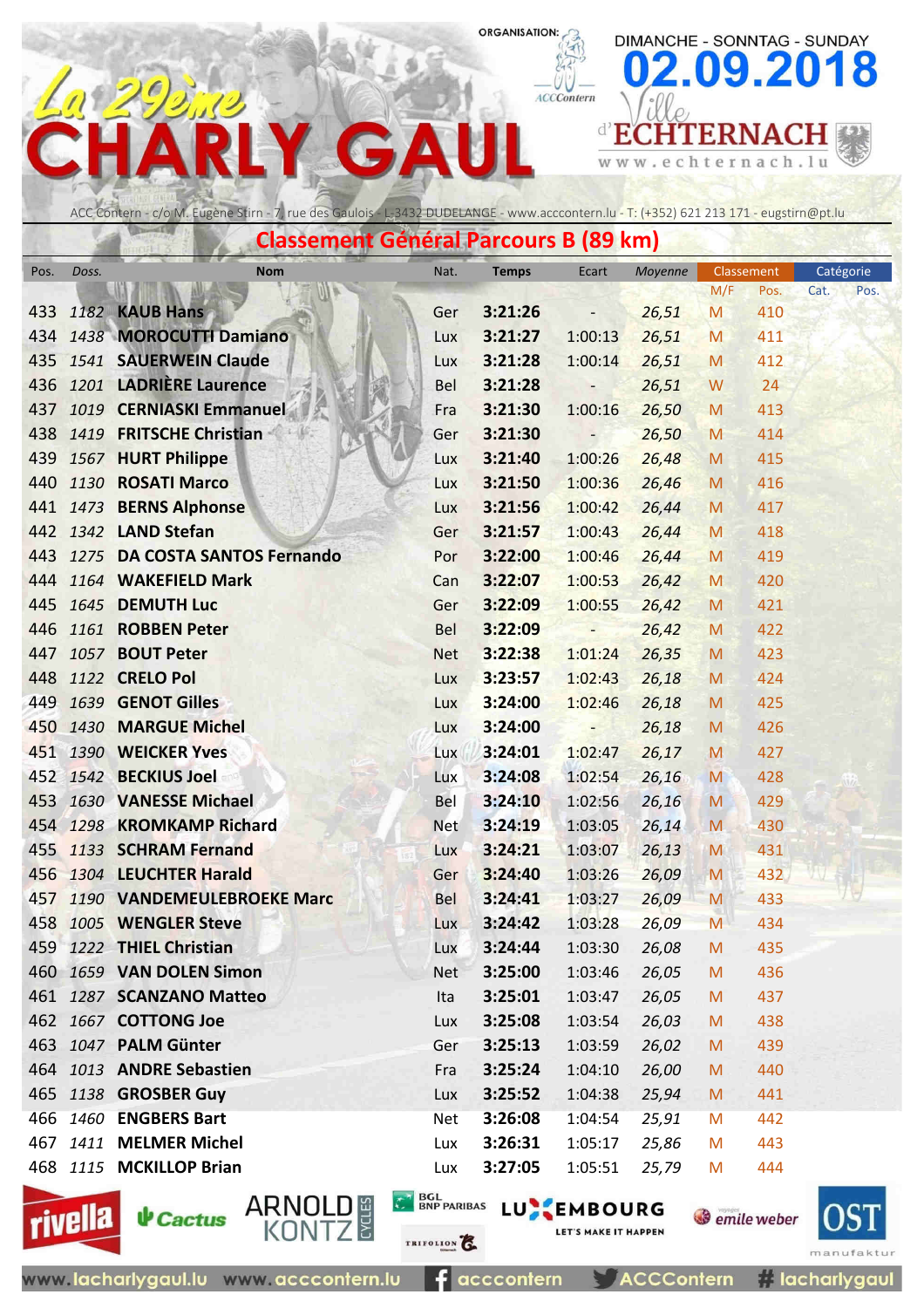ACCContern

 $D$   $I$ 

 $\leq$  w  $\leq$  .

e

DIMANCHE - SONNTAG - SUNDAY

chternach.lu

**d'ECHTERNACH** 

09.2018

# ACC Contern - c/o M. Eugène Stirn - 7, rue des Gaulois - L-3432 DUDELANGE - www.acccontern.lu - T: (+352) 621 213 171 - eugstirn@pt.lu

**Concert Canadian Doveous** 

 $\Delta$ 

G

|      | Classement General Parcours D (09 Kill) |                                 |            |              |                          |         |            |                 |           |      |  |
|------|-----------------------------------------|---------------------------------|------------|--------------|--------------------------|---------|------------|-----------------|-----------|------|--|
| Pos. | Doss.                                   | <b>Nom</b>                      | Nat.       | <b>Temps</b> | Ecart                    | Moyenne | Classement |                 | Catégorie |      |  |
|      |                                         |                                 |            |              |                          |         | M/F        | Pos.            | Cat.      | Pos. |  |
| 469  |                                         | 1288 LOPES Aurelien             | Fra        | 3:27:10      | 1:05:56                  | 25,78   | M          | 445             |           |      |  |
|      |                                         | 470 1146 SCHMIT Jean-Paul       | Lux        | 3:27:30      | 1:06:16                  | 25,73   | M          | 446             |           |      |  |
|      |                                         | 471 1223 PRAEDER Johanes        | Ger        | 3:27:31      | 1:06:17                  | 25,73   | M          | 447             |           |      |  |
|      |                                         | 472 1362 POELMANS Rudy          | <b>Bel</b> | 3:27:32      | 1:06:18                  | 25,73   | M          | 448             |           |      |  |
| 473  |                                         | 1139 PICRON Norbert             | Bel        | 3:27:36      | 1:06:22                  | 25,72   | M          | 449             |           |      |  |
| 474  |                                         | 1252 PIETERSMA Onno             | <b>Net</b> | 3:27:53      | 1:06:39                  | 25,69   | M          | 450             |           |      |  |
|      |                                         | 475 1361 MELCHIOR Claude        | Lux        | 3:27:56      | 1:06:42                  | 25,68   | M          | 451             |           |      |  |
| 476  |                                         | 1561 WAGNER Yann                | Lux        | 3:28:30      | 1:07:16                  | 25,61   | M          | 452             |           |      |  |
| 477  |                                         | 1524 ROET Thierry               | Fra        | 3:28:31      | 1:07:17                  | 25,61   | M          | 453             |           |      |  |
|      |                                         | 478 1034 TAAL Jerome            | Lux        | 3:28:32      | 1:07:18                  | 25,61   | M          | 454             |           |      |  |
| 479  |                                         | 1255 SCHISSLER Anthony          | Fra        | 3:28:40      | 1:07:26                  | 25,59   | M          | 455             |           |      |  |
| 480  |                                         | 1671 CAMPO Ina                  | Bel        | 3:28:42      | 1:07:28                  | 25,59   | W          | 25              |           |      |  |
| 481  |                                         | 1311 HERTLEIN Thomas            | Ger        | 3:28:43      | 1:07:29                  | 25,58   | M          | 456             |           |      |  |
|      |                                         | 482 1569 TEXEIRA AFONSO Patrick | Lux        | 3:28:44      | 1:07:30                  | 25,58   | M          | 457             |           |      |  |
|      |                                         | 483 1583 VAN DER WAL Jochem     | <b>Net</b> | 3:28:46      | 1:07:32                  | 25,58   | M          | 458             |           |      |  |
|      |                                         | 484 1525 HERRMANN Christian     | Fra        | 3:28:47      | 1:07:33                  | 25,58   | M          | 459             |           |      |  |
|      |                                         | 485 1086 MUSEUR Julien          | Bel        | 3:28:50      | 1:07:36                  | 25,57   | M          | 460             |           |      |  |
|      |                                         | 486 1155 APEL Lukas             | Ger        | 3:29:14      | 1:08:00                  | 25,52   | M          | 461             |           |      |  |
| 487  |                                         | 1386 REINERT Max                | Lux        | 3:29:25      | 1:08:11                  | 25,50   | M          | 462             |           |      |  |
|      |                                         | 488 1391 VALERI COBO Xavier     | Spa        | 3:29:28      | 1:08:14                  | 25,49   | M          | 463             |           |      |  |
|      |                                         | 489 1231 STRENG Emil            | Lux        | 3:29:33      | 1:08:19                  | 25,48   | M          | 464             |           |      |  |
|      |                                         | 490 1398 SCHOLTES Myriam        | Lux        | 3:29:43      | 1:08:29                  | 25,46   | W          | 26              |           |      |  |
|      |                                         | 491 1399 COLBACH Henri          | Lux        | 3:29:44      | 1:08:30                  | 25,46   | M          | 465             |           |      |  |
|      |                                         | 492 1403 MATTHIJSSEN Anneke     | <b>Net</b> | 3:29:44      | $\overline{\phantom{0}}$ | 25,46   | W          | 27 <sub>2</sub> |           |      |  |
|      |                                         | 493 1614 WAHL Olivier           | Lux        | 3:31:26      | 1:10:12                  | 25,26   | M          | 466             |           |      |  |
|      |                                         | 494 1239 DENZEL Dietmar         | Ger        | 3:32:54      | 1:11:40                  | 25,08   | M          | 467             |           |      |  |
|      |                                         | 495 1053 SCHACKMANN Peter-Paul  | <b>Net</b> | 3:32:56      | 1:11:42                  | 25,08   | M          | 468             |           |      |  |
|      |                                         | 496 1660 LEWANDOWSKI Pawel      | Pol        | 3:32:57      | 1:11:43                  | 25,08   | M          | 469             |           |      |  |
|      |                                         | 497 1543 BIRGÉ Hugo             | Lux        | 3:33:41      | 1:12:27                  | 24,99   | M          | 470             |           |      |  |
|      |                                         | 498 1194 ECOFFET Jeremy         | Fra        | 3:34:06      | 1:12:52                  | 24,94   | M          | 471             |           |      |  |
|      |                                         | 499 1195 ECOFFET Etienne        | Fra        | 3:34:07      | 1:12:53                  | 24,94   | M          | 472             |           |      |  |
|      |                                         | 500 1042 MAHEUR Massimo         | Bel        | 3:34:29      | 1:13:15                  | 24,90   | M          | 473             |           |      |  |
|      |                                         | 501 1422 RINCENT Patricia       | Fra        | 3:34:29      | $ -$                     | 24,90   | W          | 28              |           |      |  |
|      |                                         | 502 1157 GIDT Anna              | Lux        | 3:34:31      | 1:13:17                  | 24,89   | W          | 29              |           |      |  |
|      |                                         | 503 1316 WERTH Boris            | Ger        | 3:34:31      | $\blacksquare$           | 24,89   | M          | 474             |           |      |  |
|      |                                         | 504 1441 <b>BOHR Manfred</b>    | Ger        | 3:34:32      | 1:13:18                  | 24,89   | M          | 475             |           |      |  |
|      |                                         |                                 |            |              |                          |         |            |                 |           |      |  |



**C BOL BNP PARIBAS LU EMBOURG** LET'S MAKE IT HAPPEN

TRIFOLION<sup>2</sup>

E 3

**S** emile weber



acccontern **ACCContern**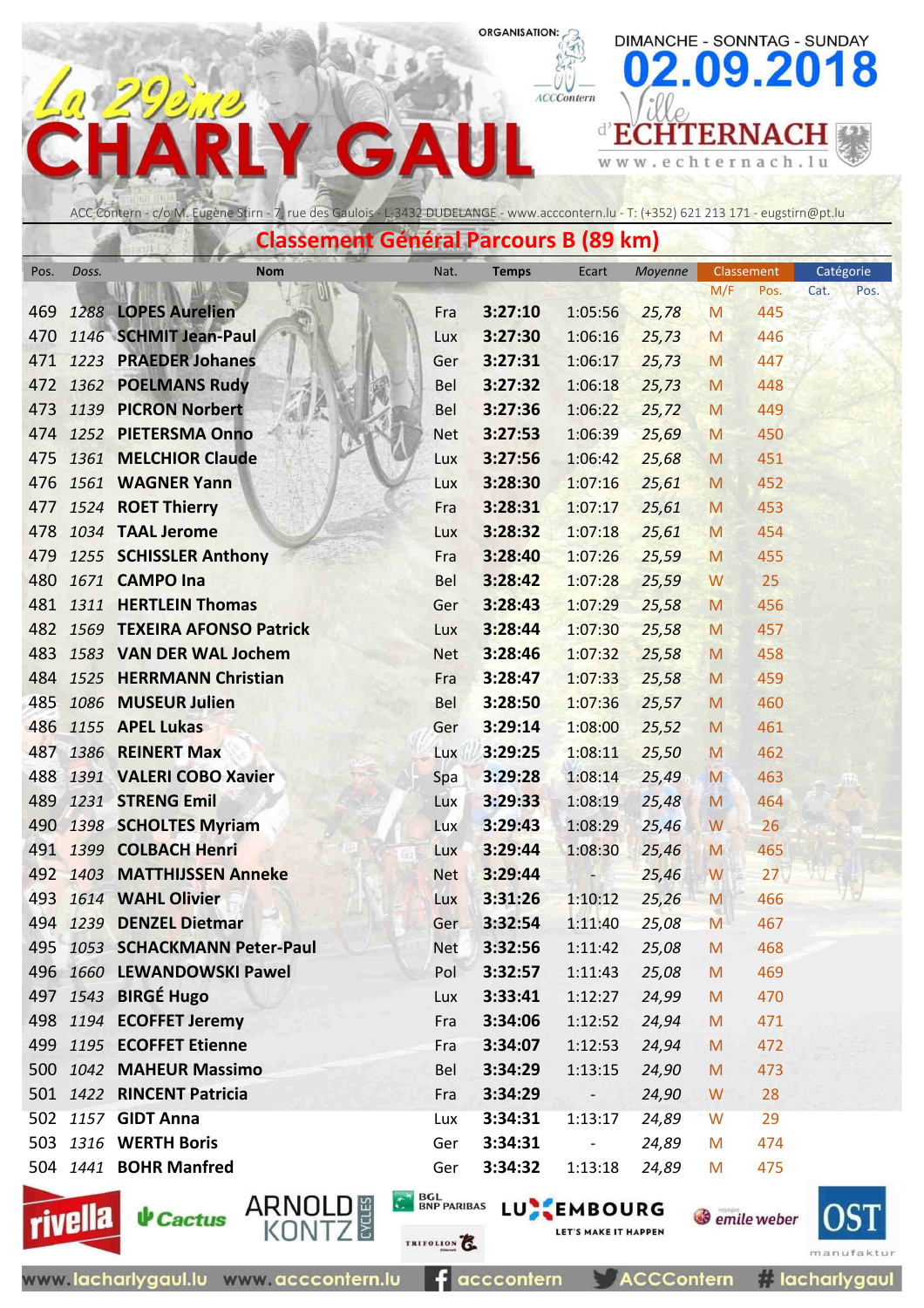ACCContern

 $\leq$  w  $\leq$  .

 $\sqrt{2}$ 

e

DIMANCHE - SONNTAG - SUNDAY

chternach.lu

**d'ECHTERNACH** 

09.2018



 $\blacktriangle$ 

G

|      | Classement General Parcours D (09 Km) |                                          |            |                       |                          |         |            |      |           |      |  |  |  |
|------|---------------------------------------|------------------------------------------|------------|-----------------------|--------------------------|---------|------------|------|-----------|------|--|--|--|
| Pos. | Doss.                                 | <b>Nom</b>                               | Nat.       | Ecart<br><b>Temps</b> |                          | Moyenne | Classement |      | Catégorie |      |  |  |  |
|      |                                       |                                          |            |                       |                          |         | M/F        | Pos. | Cat.      | Pos. |  |  |  |
| 505  |                                       | 1602 OLIVIER Jean-Marc                   | <b>Bel</b> | 3:34:32               | $\overline{\phantom{a}}$ | 24,89   | M          | 476  |           |      |  |  |  |
| 506  |                                       | 1272 GINDELE Daniel                      | Fra        | 3:34:36               | 1:13:22                  | 24,88   | M          | 477  |           |      |  |  |  |
| 507  |                                       | 1008 GOTTAL Christian                    | <b>Lux</b> | 3:34:38               | 1:13:24                  | 24,88   | M          | 478  |           |      |  |  |  |
| 508  |                                       | 1479 EHLEN Wolfgang                      | Ger        | 3:34:41               | 1:13:27                  | 24,87   | M          | 479  |           |      |  |  |  |
|      |                                       | 509 1504 SCHMITZ Steve                   | Lux        | 3:34:41               | $\qquad \qquad -$        | 24,87   | M          | 480  |           |      |  |  |  |
| 510  |                                       | 1477 WÖRBACH Dieter                      | Ger        | 3:34:42               | 1:13:28                  | 24,87   | M          | 481  |           |      |  |  |  |
|      |                                       | 511 1661 QUIRKE Colm                     | <b>Ire</b> | 3:34:43               | 1:13:29                  | 24,87   | M          | 482  |           |      |  |  |  |
|      |                                       | 512 1136 SCHUTZ Julien                   | Fra        | 3:34:44               | 1:13:30                  | 24,87   | M          | 483  |           |      |  |  |  |
| 513  |                                       | 1579 FLYNN Michael 89-153 km             | Eng        | 3:34:55               | 1:13:41                  | 24,85   | M          | 484  |           |      |  |  |  |
| 514  |                                       | 1257 GOTTI Jean-Christophe               | Fra        | 3:35:25               | 1:14:11                  | 24,79   | M          | 485  |           |      |  |  |  |
| 515  |                                       | 1265 WAGNER Matthias                     | Ger        | 3:35:53               | 1:14:39                  | 24,74   | M          | 486  |           |      |  |  |  |
| 516  |                                       | 1613 <b>BOSOLI Jeff</b>                  | Lux        | 3:35:55               | 1:14:41                  | 24,73   | M          | 487  |           |      |  |  |  |
| 517  |                                       | 1217 BRECH Juergen                       | Ger        | 3:36:21               | 1:15:07                  | 24,68   | M          | 488  |           |      |  |  |  |
| 518  |                                       | <b>1675 FEE Alex</b>                     | Fra        | 3:36:25               | 1:15:11                  | 24,67   | M          | 489  |           |      |  |  |  |
|      |                                       | 519 1203 ROSSETTI Carlo                  | Lux        | 3:36:41               | 1:15:27                  | 24,64   | M          | 490  |           |      |  |  |  |
| 520  |                                       | 1169 HERBETH Jean-Francois               | Fra        | 3:36:43               | 1:15:29                  | 24,64   | M          | 491  |           |      |  |  |  |
|      |                                       | 521 1593 EVEN Liette                     | Lux        | 3:36:46               | 1:15:32                  | 24,63   | W          | 30   |           |      |  |  |  |
|      |                                       | 522 1208 EGILSDOTTIR Runa                | Ice        | 3:36:46               | -                        | 24,63   | W          | 31   |           |      |  |  |  |
| 523  |                                       | 1688 SAGASPE Thierry                     | Fra        | 3:36:47               | 1:15:33                  | 24,63   | M          | 492  |           |      |  |  |  |
|      |                                       | 524 1232 MUSS Uschi                      | Ger        | 3:37:01               | 1:15:47                  | 24,61   | W          | 32   |           |      |  |  |  |
|      |                                       | 525 1277 FERNANDES PINHEIRO Nuno Alberto | Por        | 3:37:03               | 1:15:49                  | 24,60   | M          | 493  |           |      |  |  |  |
|      |                                       | 526 1218 WEIS Laurent                    | Lux        | 3:37:41               | 1:16:27                  | 24,53   | M          | 494  |           |      |  |  |  |
| 527  | 1063                                  | <b>MEJIA Jose</b>                        | Uni        | 3:39:31               | 1:18:17                  | 24,33   | M          | 495  |           |      |  |  |  |
|      |                                       | 528 1095 LEROY Olivia                    | <b>Bel</b> | 3:39:34               | 1:18:20                  | 24,32   | W          | 33   |           |      |  |  |  |
| 529  |                                       | 1301 THILL Marc                          | <b>Bel</b> | 3:39:34               | $-1$                     | 24,32   | M          | 496  |           |      |  |  |  |
|      |                                       | 530 1350 EDUARD Biwer                    | Ger        | 3:40:00               | 1:18:46                  | 24,27   | M          | 497  |           |      |  |  |  |
|      |                                       | 531 1016 THIERER Jörg                    | Lux        | 3:40:01               | 1:18:47                  | 24,27   | M          | 498  |           |      |  |  |  |
|      |                                       | 532 1214 BERTRAND Sylvain                | Fra        | 3:40:20               | 1:19:06                  | 24,24   | M          | 499  |           |      |  |  |  |
|      |                                       | 533 1678 RISCHARD Guillaume              | Lux        | 3:41:13               | 1:19:59                  | 24,14   | M          | 500  |           |      |  |  |  |
|      |                                       | 534 1459 RISCH Vic                       | Lux        | 3:41:35               | 1:20:21                  | 24,10   | M          | 501  |           |      |  |  |  |
|      |                                       | 535 1124 WEIS David                      | Fra        | 3:42:37               | 1:21:23                  | 23,99   | M          | 502  |           |      |  |  |  |
|      |                                       | 536 1267 DICKINSON Nigel                 | Uni        | 3:42:45               | 1:21:31                  | 23,97   | M          | 503  |           |      |  |  |  |
|      |                                       | 537 1215 DUPONT Marc                     | Lux        | 3:42:46               | 1:21:32                  | 23,97   | M          | 504  |           |      |  |  |  |
|      |                                       | 538 1519 WINAND Stephane                 | Bel        | 3:42:47               | 1:21:33                  | 23,97   | M          | 505  |           |      |  |  |  |
|      |                                       | 539 1119 BISSCHOPS Eric                  | Net        | 3:42:49               | 1:21:35                  | 23,97   | M          | 506  |           |      |  |  |  |
|      |                                       | 540 1070 SUPLIT Michel                   | Bel        | 3:43:01               | 1:21:47                  | 23,94   | M          | 507  |           |      |  |  |  |



www.lacharlygaul.lu www.acccontern.lu



acccontern

E 3

**C BOL BNP PARIBAS LU EMBOURG** 

**ACCContern** 

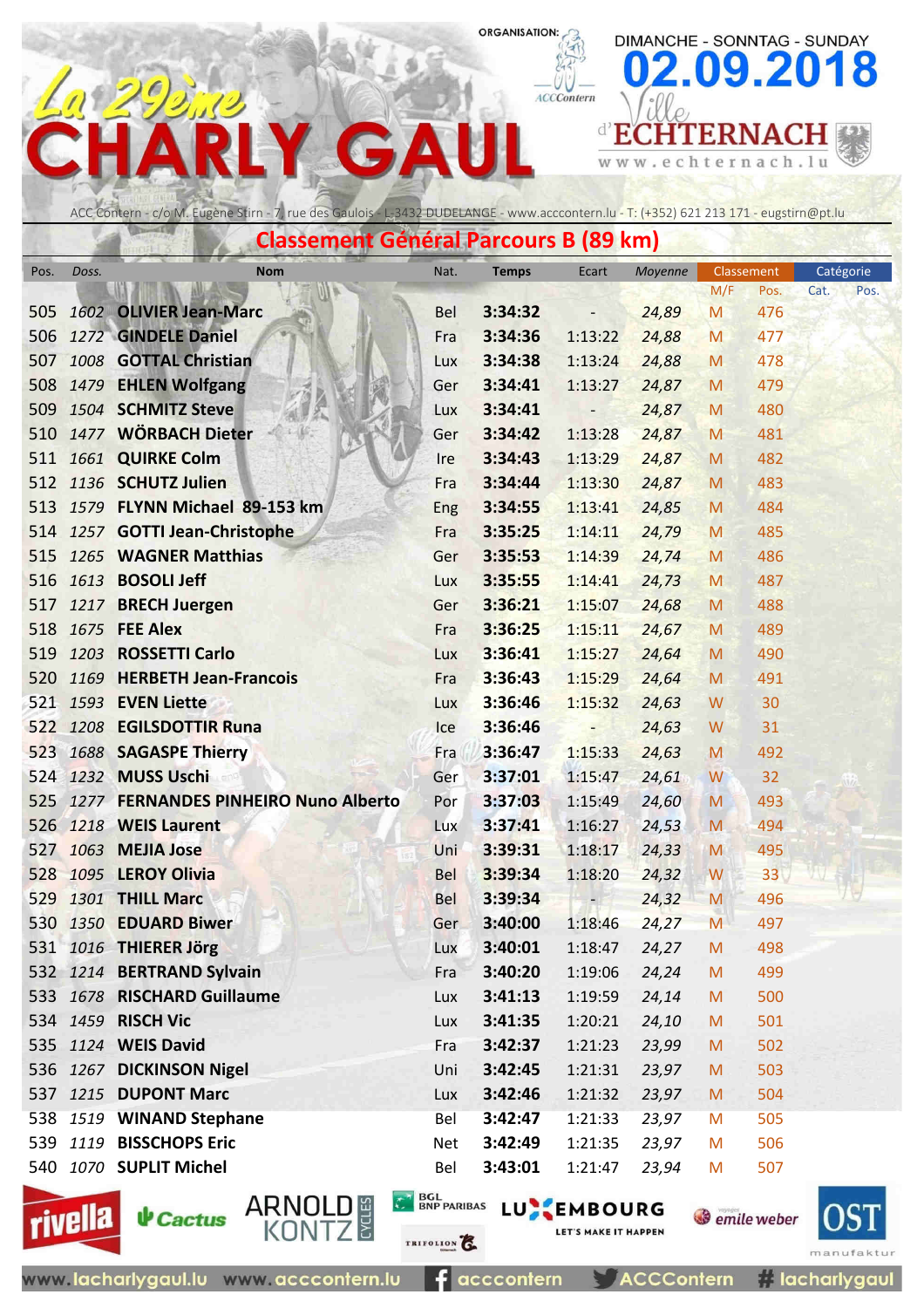ACCContern

 $n$ loo

 $\leq$  w  $\leq$  .

e

DIMANCHE - SONNTAG - SUNDAY

chternach.lu

**d'ECHTERNACH** 

09.2018

ACC Contern - c/o M. Eugène Stirn - 7, rue des Gaulois - L-3432 DUDELANGE - www.acccontern.lu - T: (+352) 621 213 171 - eugstirn@pt.lu

 $\mathbf{\Lambda}$ 

**Concert Cápárol Doveou** 

G

|      | Classellient General Partours D (09 MH) |                               |            |              |                |         |            |      |           |      |  |  |
|------|-----------------------------------------|-------------------------------|------------|--------------|----------------|---------|------------|------|-----------|------|--|--|
| Pos. | Doss.                                   | <b>Nom</b>                    | Nat.       | <b>Temps</b> | Ecart          | Moyenne | Classement |      | Catégorie |      |  |  |
|      |                                         |                               |            |              |                |         | M/F        | Pos. | Cat.      | Pos. |  |  |
| 541  |                                         | 1035 MIRANDA VIZUETE José     | Spa        | 3:43:15      | 1:22:01        | 23,92   | M          | 508  |           |      |  |  |
| 542  |                                         | 1290 NOIRE Gregory            | Fra        | 3:43:58      | 1:22:44        | 23,84   | M          | 509  |           |      |  |  |
| 543  |                                         | 1293 KLEIN Olivier            | Fra        | 3:43:59      | 1:22:45        | 23,84   | M          | 510  |           |      |  |  |
| 544  |                                         | 1120 LABEE Piet               | <b>Net</b> | 3:44:00      | 1:22:46        | 23,84   | M          | 511  |           |      |  |  |
| 545  |                                         | 1631 FAULKNER Michael         | Eng        | 3:44:21      | 1:23:07        | 23,80   | M          | 512  |           |      |  |  |
| 546  |                                         | 1674 GSELL Philippe           | Fra        | 3:45:08      | 1:23:54        | 23,72   | M          | 513  |           |      |  |  |
| 547  |                                         | 1038 ASTGEN Guy               | <b>Bel</b> | 3:45:10      | 1:23:56        | 23,72   | M          | 514  |           |      |  |  |
| 548  |                                         | 1058 VAN MALDERGEM Tom        | <b>Bel</b> | 3:45:12      | 1:23:58        | 23,71   | M          | 515  |           |      |  |  |
| 549  |                                         | 1324 BORRELBACH Harald        | Ger        | 3:45:15      | 1:24:01        | 23,71   | M          | 516  |           |      |  |  |
| 550  |                                         | 1442 GOEDECKE Christian       | Ger        | 3:45:31      | 1:24:17        | 23,68   | M          | 517  |           |      |  |  |
| 551  |                                         | 1502 ADDIERS Werner           | Bel        | 3:46:01      | 1:24:47        | 23,63   | M          | 518  |           |      |  |  |
|      |                                         | 552 1228 MASSARO Massimo      | Lux        | 3:46:31      | 1:25:17        | 23,57   | M          | 519  |           |      |  |  |
| 553  | 1498                                    | <b>DE NAYER Bruno</b>         | <b>Bel</b> | 3:46:45      | 1:25:31        | 23,55   | M          | 520  |           |      |  |  |
| 554  |                                         | 1249 KLEINBERG Julien         | Fra        | 3:46:58      | 1:25:44        | 23,53   | M          | 521  |           |      |  |  |
| 555  | 1518                                    | <b>MORSONNE Arnaud</b>        | <b>Bel</b> | 3:47:16      | 1:26:02        | 23,50   | M          | 522  |           |      |  |  |
| 556  | 1010                                    | <b>MUSEUR Jean Michel</b>     | <b>Bel</b> | 3:47:16      | $\overline{a}$ | 23,50   | M          | 523  |           |      |  |  |
| 557  |                                         | 1049 KIRMANN Joel             | Fra        | 3:47:50      | 1:26:36        | 23,44   | M          | 524  |           |      |  |  |
| 558  | 1033                                    | <b>DURUPT Jean Noel</b>       | Fra        | 3:47:58      | 1:26:44        | 23,42   | M          | 525  |           |      |  |  |
| 559  |                                         | 1153 VRIES Frits              | <b>Net</b> | 3:48:14      | 1:27:00        | 23,40   | M          | 526  |           |      |  |  |
|      |                                         | 560 1491 KARAKATSANIS Georges | Gre        | 3:49:10      | 1:27:56        | 23,30   | M          | 527  |           |      |  |  |
|      |                                         | 561 1186 TELESSY Edina        | Hun        | 3:49:16      | 1:28:02        | 23,29   | W          | 34   |           |      |  |  |
| 562  |                                         | 1067 KATZENMEIER Dan          | Lux        | 3:49:32      | 1:28:18        | 23,26   | M          | 528  |           |      |  |  |
| 563  |                                         | 1464 RIES Josiana             | Lux        | 3:49:33      | 1:28:19        | 23,26   | W          | 35   |           |      |  |  |
| 564  |                                         | 1396 GROFFILIER Jean-Pierre   | Lux        | 3:49:43      | 1:28:29        | 23,25   | M          | 529  |           |      |  |  |
| 565  |                                         | 1059 GOETGHEBUER Pieter       | <b>Bel</b> | 3:49:51      | 1:28:37        | 23,23   | M          | 530  |           |      |  |  |
| 566  |                                         | 1055 BOUT Sander              | Net.       | 3:50:11      | 1:28:57        | 23,20   | M          | 531  |           |      |  |  |
| 567  |                                         | 1530 SABLON Jochen            | Bel        | 3:50:51      | 1:29:37        | 23,13   | M          | 532  |           |      |  |  |
|      |                                         | 568 1597 JUNGBLUT Winfried    | Ger        | 3:51:34      | 1:30:20        | 23,06   | M          | 533  |           |      |  |  |
|      |                                         | 569 1011 BRUERS Patrick       | Bel        | 3:51:40      | 1:30:26        | 23,05   | M          | 534  |           |      |  |  |
|      |                                         | 570 1163 REMKO Hijman         | <b>Net</b> | 3:52:57      | 1:31:43        | 22,92   | M          | 535  |           |      |  |  |
|      |                                         | 571 1211 BRICLOT Philippe     | Fra        | 3:53:13      | 1:31:59        | 22,90   | M          | 536  |           |      |  |  |
|      |                                         | 572 1444 BAUSCH Marc          | Lux        | 3:53:26      | 1:32:12        | 22,88   | M          | 537  |           |      |  |  |
|      |                                         | 573 1177 WEISS Annick         | Lux        | 3:53:27      | 1:32:13        | 22,87   | W          | 36   |           |      |  |  |
|      |                                         | 574 1338 WOLFF Georges        | Lux        | 3:53:42      | 1:32:28        | 22,85   | M          | 538  |           |      |  |  |
|      |                                         | 575 1366 ERNSTER Marc         | Lux        | 3:53:43      | 1:32:29        | 22,85   | M          | 539  |           |      |  |  |
|      |                                         | 576 1401 DI MASCIO Daniel     | Bel        | 3:56:28      | 1:35:14        | 22,58   | M          | 540  |           |      |  |  |
|      |                                         |                               |            |              |                |         |            |      |           |      |  |  |





TRIFOLION<sup>2</sup>

c١

**C BOL BNP PARIBAS LU EMBOURG** LET'S MAKE IT HAPPEN

**ACCContern** 

**S** emile weber



acccontern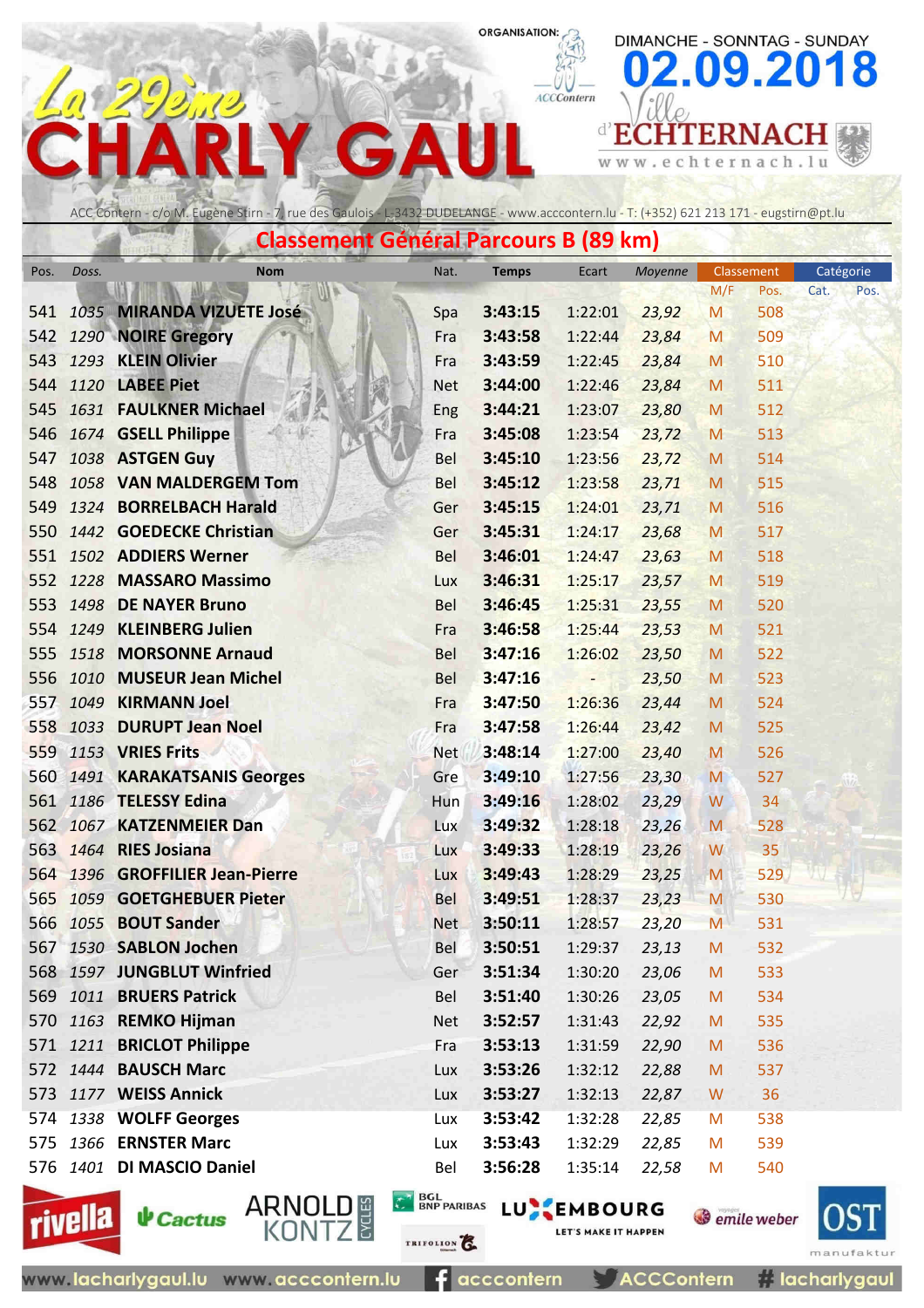ACCContern

 $D$   $I$ 

 $\leq$  w  $\leq$  .

e

DIMANCHE - SONNTAG - SUNDAY

chternach.lu

**d'ECHTERNACH** 

09.2018

ACC Contern - c/o M. Eugène Stirn - 7, rue des Gaulois - L-3432 DUDELANGE - www.acccontern.lu - T: (+352) 621 213 171 - eugstirn@pt.lu

 $\mathbf{\Lambda}$ 

**Concert Canadian Doveous** 

G

|            | Classellient General Parcours D (09 Kill) |                                           |                            |                    |                          |                |        |                      |              |  |  |  |
|------------|-------------------------------------------|-------------------------------------------|----------------------------|--------------------|--------------------------|----------------|--------|----------------------|--------------|--|--|--|
| Pos.       | Doss.                                     | <b>Nom</b>                                | Nat.                       | <b>Temps</b>       | Ecart                    | Moyenne        |        | <b>Classement</b>    | Catégorie    |  |  |  |
|            |                                           |                                           |                            |                    |                          |                | M/F    | Pos.                 | Cat.<br>Pos. |  |  |  |
| 577<br>578 |                                           | <b>1545 MAY Hans</b><br>1165 ROSELLO Eric | Ger                        | 3:56:29<br>3:56:59 | 1:35:15<br>1:35:45       | 22,58          | M      | 541<br>542           |              |  |  |  |
| 579        |                                           | 1174 ALVAREZ Jesús                        | Fra                        | 3:57:35            | 1:36:21                  | 22,53<br>22,48 | M      | 543                  |              |  |  |  |
| 580        |                                           | 1266 TOUILLAUX Marcel                     | Spa                        | 3:57:51            | 1:36:37                  | 22,45          | M      | 544                  |              |  |  |  |
|            |                                           | 581 1238 ESTRICH Peter                    | Lux<br>Ger                 | 3:58:06            | 1:36:52                  | 22,43          | M<br>M | 545                  |              |  |  |  |
| 582        |                                           | 1117 GREVELINK Maaike                     | <b>Net</b>                 | 3:58:16            | 1:37:02                  | 22,41          | W      | 37                   |              |  |  |  |
|            |                                           | 583 1206 MORING Sanne                     | <b>Net</b>                 | 3:58:16            | ÷                        | 22,41          | W      | 38                   |              |  |  |  |
|            |                                           | 584 1237 COURLIER Marion                  | Ger                        | 3:58:16            | F                        | 22,41          | W      | 39                   |              |  |  |  |
|            |                                           | 585 1282 BERG Isabelle                    | Bel                        | 3:58:27            | 1:37:13                  | 22,39          | W      | 40                   |              |  |  |  |
| 586        |                                           | 1387 FETTES Romain                        | Lux                        | 3:58:29            | 1:37:15                  | 22,39          | M      | 546                  |              |  |  |  |
| 587        |                                           | 1540 PAULY Eric                           | Fra                        | 3:58:56            | 1:37:42                  | 22,35          | M      | 547                  |              |  |  |  |
|            |                                           | 588 1341 BRAUN Jhang                      | Lux                        | 3:59:53            | 1:38:39                  | 22,26          | M      | 548                  |              |  |  |  |
| 589        |                                           | 1546 FEINEN Jang                          | Lux                        | 3:59:54            | 1:38:40                  | 22,26          | M      | 549                  |              |  |  |  |
| 590        |                                           | 1317 ZEIMES Steve                         | Lux                        | 3:59:54            | $\overline{\phantom{a}}$ | 22,26          | M      | 550                  |              |  |  |  |
|            |                                           | 591 1154 GEORGES Jérôme                   | Fra                        | 4:00:05            | 1:38:51                  | 22,24          | M      | 551                  |              |  |  |  |
| 592        |                                           | 1196 KERMOAL Franck                       | Fra                        | 4:02:38            | 1:41:24                  | 22,01          | M      | 552                  |              |  |  |  |
|            |                                           | 593 1309 KERMOAL Paul                     | Fra                        | 4:02:39            | 1:41:25                  | 22,01          | M      | 553                  |              |  |  |  |
|            |                                           | 594 1347 MAIOLO Florian                   | Fra                        | 4:02:50            | 1:41:36                  | 21,99          | M      | 554                  |              |  |  |  |
| 595        |                                           | 1007 ROUWIT Henk                          | <b>Net</b>                 | 4:02:55            | 1:41:41                  | 21,98          | M      | 555                  |              |  |  |  |
|            |                                           | 596 1158 DAHM Camille                     | Lux                        | 4:04:18            | 1:43:04                  | 21,86          | M      | 556                  |              |  |  |  |
|            |                                           | 597 1159 SPERLING Reinhard                | Ger                        | 4:04:21            | 1:43:07                  | 21,85          | M      | 557                  |              |  |  |  |
| 598        |                                           | 1666 MAILLET Pauline                      | Fra                        | 4:04:47            | 1:43:33                  | 21,82          | M      | 558                  |              |  |  |  |
| 599        |                                           | 1020 HENRION Philippe                     | Fra                        | 4:05:37            | 1:44:23                  | 21,74          | M      | 559                  |              |  |  |  |
|            |                                           | 600 1291 SCHERLER Jobst                   | Ger                        | 4:06:19            | 1:45:05                  | 21,68          | M      | 560                  |              |  |  |  |
|            |                                           | 601 1251 REIJMERINK Esther                | <b>Net</b>                 | 4:07:57            | 1:46:43                  | 21,54          | W      | 41                   |              |  |  |  |
|            |                                           | 602 1681 RIBERRO FERNANDES Andre          | <b>Lux</b>                 | 4:07:57            | -16                      | 21,54          | M      | 561                  |              |  |  |  |
| 603        |                                           | 1677 DURO Gisela                          | Lux                        | 4:07:58            | 1:46:44                  | 21,54          | W      | 42                   |              |  |  |  |
| 604        |                                           | 1041 BEKHUIS Kim                          | <b>Net</b>                 | 4:07:58            |                          | 21,54          | W      | 43                   |              |  |  |  |
|            |                                           | 605 1104 OPIATOWSKA Sylwia                | Pol                        | 4:07:59            | 1:46:45                  | 21,53          | W      | 44                   |              |  |  |  |
|            |                                           | 606 1054 VAN ES Martin                    | <b>Net</b>                 | 4:08:00            | 1:46:46                  | 21,53          | M      | 562                  |              |  |  |  |
| 607        |                                           | 1171 MANIORA Yonel                        | Fra                        | 4:08:04            | 1:46:50                  | 21,53          | M      | 563                  |              |  |  |  |
|            |                                           | 608 1434 FEYAERTS Christel                | Bel                        | 4:08:08            | 1:46:54                  | 21,52          | W      | 45                   |              |  |  |  |
|            |                                           | 609 1052 KALMES Jean                      | Lux                        | 4:08:25            | 1:47:11                  | 21,50          | M      | 564                  |              |  |  |  |
| 610        | 1278                                      | <b>MICHELS Achim</b>                      | Ger                        | 4:09:10            | 1:47:56                  | 21,43          | M      | 565                  |              |  |  |  |
|            |                                           | 611 1276 RIEDL Sylvia                     | Ger                        | 4:09:11            | 1:47:57                  | 21,43          | W      | 46                   |              |  |  |  |
|            |                                           | 612 1616 LAKHMISSI Hicham                 | Fra                        | 4:09:30            | 1:48:16                  | 21,40          | M      | 566                  |              |  |  |  |
|            | <b>vivella</b>                            | <b>V</b> Cactus                           | <b>BGL<br/>BNP PARIBAS</b> |                    | LUGEMBOURG               |                |        | <b>S</b> emile weber |              |  |  |  |



**↓** Cactus

ARNOLD #<br>KONTZ

61 acccontern

TRIFOLION<sup>2</sup>

**ACCContern** 

LET'S MAKE IT HAPPEN

*i* lacharlygaul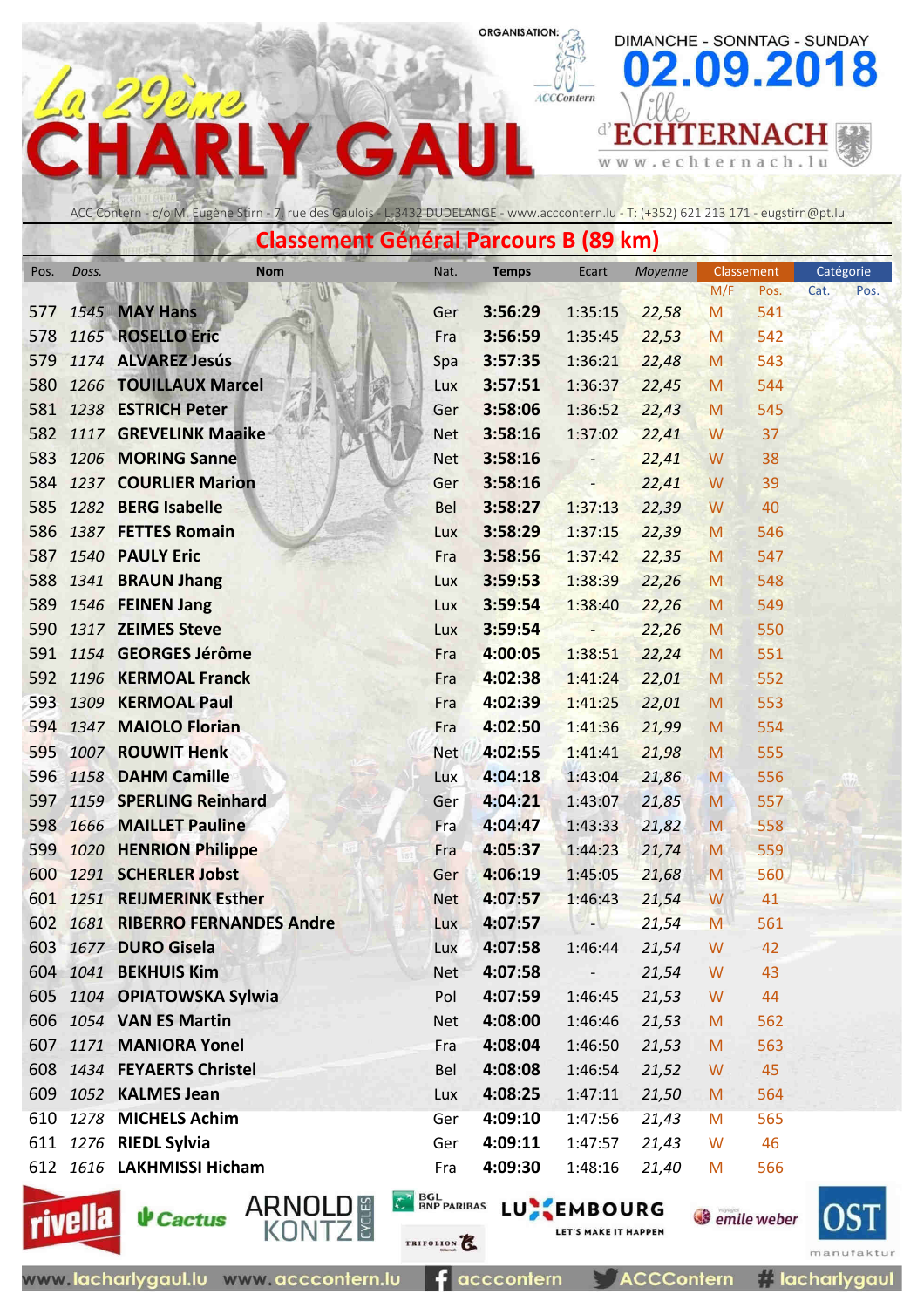ACCContern

DIMANCHE - SONNTAG - SUNDAY

erna

c h

 $\mathbf t$ 

e

09.2018

 $h.1u$  $\mathbb C$ 

# **d'ECHTERNACH**  $\Delta$ G w w w .

ACC Contern - c/o M. Eugène Stirn - 7, rue des Gaulois - L-3432 DUDELANGE - www.acccontern.lu - T: (+352) 621 213 171 - eugstirn@pt.lu

**Classement Général Parcours B (89 km)**

| Pos. | Doss. | <b>Nom</b>                           | Nat.       | <b>Temps</b> | Ecart                    | Moyenne         | Classement                                                                                                 |             | Catégorie    |
|------|-------|--------------------------------------|------------|--------------|--------------------------|-----------------|------------------------------------------------------------------------------------------------------------|-------------|--------------|
| 613  |       | 1233 BECK Olivier                    | Fra        | 4:09:30      |                          | 21,40           | M/F<br>M                                                                                                   | Pos.<br>567 | Cat.<br>Pos. |
| 614  |       | 1031 HOFFMANN Jos                    | Lux        | 4:10:03      | 1:48:49                  | 21,36           | M                                                                                                          | 568         |              |
| 615  |       | 1453 SLEEGERS Karel                  | <b>Net</b> | 4:10:19      | 1:49:05                  | 21,33           | M                                                                                                          | 569         |              |
| 616  |       | 1680 PROMENT Francois                | Fra        | 4:11:47      | 1:50:33                  | 21,21           | M                                                                                                          | 570         |              |
| 617  |       | 1679 WIECZOREK Marianne              | Lux        | 4:11:47      | $\qquad \qquad -$        | 21,21           | W                                                                                                          | 47          |              |
| 618  |       | 1687 FRANCKX Sébastien               | Bel        | 4:11:59      | 1:50:45                  | 21,19           | M                                                                                                          | 571         |              |
| 619  |       | 1056 <b>BOUT Olof</b>                | <b>Net</b> | 4:12:34      | 1:51:20                  | 21,14           | M                                                                                                          | 572         |              |
| 620  |       | 1364 JACOBY Carole                   | Lux        | 4:13:19      | 1:52:05                  | 21,08           | W                                                                                                          | 48          |              |
|      |       | 621 1363 GEISEN Luc                  | Lux        | 4:13:19      | $\overline{\phantom{a}}$ | 21,08           | M                                                                                                          | 573         |              |
|      |       | 622 1343 LAND Fabian                 | Ger        | 4:14:22      | 1:53:08                  | 20,99           | M                                                                                                          | 574         |              |
|      |       | 623 1483 <b>GARNIE Gusty</b>         | Lux        | 4:14:26      | 1:53:12                  | 20,99           | M                                                                                                          | 575         |              |
|      |       | 624 1484 LAHR Danièle                | Lux        | 4:14:26      | $\overline{\phantom{a}}$ | 20,99           | W                                                                                                          | 49          |              |
| 625  |       | 1669 BHLAWAJDER Tomasz               | Pol        | 4:14:48      | 1:53:34                  | 20,96           | M                                                                                                          | 576         |              |
|      |       | 626 1468 MARK Jens                   | <b>Den</b> | 4:15:21      | 1:54:07                  | 20,91           | M                                                                                                          | 577         |              |
|      |       | 627 1467 BEKKER Jette                | Den        | 4:15:21      | $\overline{a}$           | 20,91           | W                                                                                                          | 50          |              |
| 628  |       | 1078 LOOGMAN Johan                   | Lux        | 4:15:23      | 1:54:09                  | 20,91           | M                                                                                                          | 578         |              |
| 629  |       | 1061 WITMUS Maurice                  | <b>Net</b> | 4:15:25      | 1:54:11                  | 20,91           | M                                                                                                          | 579         |              |
|      |       | 630 1245 KREMER Thomas               | Fra        | 4:17:53      | 1:56:39                  | 20,71           | M                                                                                                          | 580         |              |
|      |       | 631 1478 DIAS PEREIRA Jorge Oliveira | Por        | 4:18:16      | 1:57:02                  | 20,68           | M                                                                                                          | 581         |              |
|      |       | 632 1321 LOPES SENA Roberto          | Por        | 4:18:16      | H.                       | 20,68           | M                                                                                                          | 582         |              |
| 633  |       | 1325 DIAS OLIVEIRA Paulo Ricardo     | Por        | 4:18:17      | 1:57:03                  | 20,67           | M                                                                                                          | 583         |              |
|      |       | 634 1050 NIEDREE Martin              | Ger        | 4:19:00      | 1:57:46                  | 20,62           | M                                                                                                          | 584         |              |
|      |       | 635 1654 LAUER Malgorzata            | Pol        | 4:20:10      | 1:58:56                  | 20,53           | W                                                                                                          | 51          |              |
|      |       | 636 1455 VERBIEST Isidoor            | Bel        | 4:24:10      | 2:02:56                  | 20,21           | M                                                                                                          | 585         |              |
| 637  |       | 1092 VRANCX Vincent                  | <b>Bel</b> | 4:28:43      | 2:07:29                  | 19,87           | M                                                                                                          | 586         |              |
|      |       | 638 1143 SANNEN Veronique            | <b>Bel</b> | 4:29:21      | 2:08:07                  | 19,83           | W                                                                                                          | 52          |              |
|      |       | 639 1439 WEBER Jong                  | <b>Net</b> | 4:31:54      |                          | 2:10:40 19,64 M |                                                                                                            | 587         |              |
|      |       | 640 1123 DE JONG Tim                 | <b>Net</b> | 4:31:54      | $\overline{\phantom{0}}$ | 19,64           | $\mathsf{M}% _{T}=\mathsf{M}_{T}\!\left( a,b\right) ,\ \mathsf{M}_{T}=\mathsf{M}_{T}\!\left( a,b\right) ,$ | 588         |              |
|      |       | 641 1210 HINTZ Harald                | Ger        | 4:32:53      | 2:11:39                  | 19,57           | M                                                                                                          | 589         |              |
|      |       | 642 1209 GLÄSENER Alfons             | Ger        | 4:32:54      | 2:11:40                  | 19,57           | M                                                                                                          | 590         |              |
|      |       | 643 1400 CLARKE Stephen              | Lux        | 4:33:14      | 2:12:00                  | 19,54           | M                                                                                                          | 591         |              |
|      |       | 644 1264 BINDELS Frank               | Lux        | 4:36:18      | 2:15:04                  | 19,33           | M                                                                                                          | 592         |              |
|      |       | 645 1083 VAN DER LELIE Alexander     | <b>Net</b> | 4:47:00      | 2:25:46                  | 18,61           | M                                                                                                          | 593         |              |
|      |       | 646 1429 JACKSON Clara               | Uni        | 4:53:44      | 2:32:30                  | 18,18           | W                                                                                                          | 53          |              |
|      |       | 647 1074 PHILIPP Edgar               | Ger        | 4:54:06      | 2:32:52                  | 18,16           | M                                                                                                          | 594         |              |
|      |       | 648 1646 MARAZZINI Emilio            | Ita        | 4:55:27      | 2:34:13                  | 18,07           | M                                                                                                          | 595         |              |



**↓** Cactus

ARNOLD

TRIFOLION

BGL BNP PARIBAS LUNEMBOURG

**ACCContern**